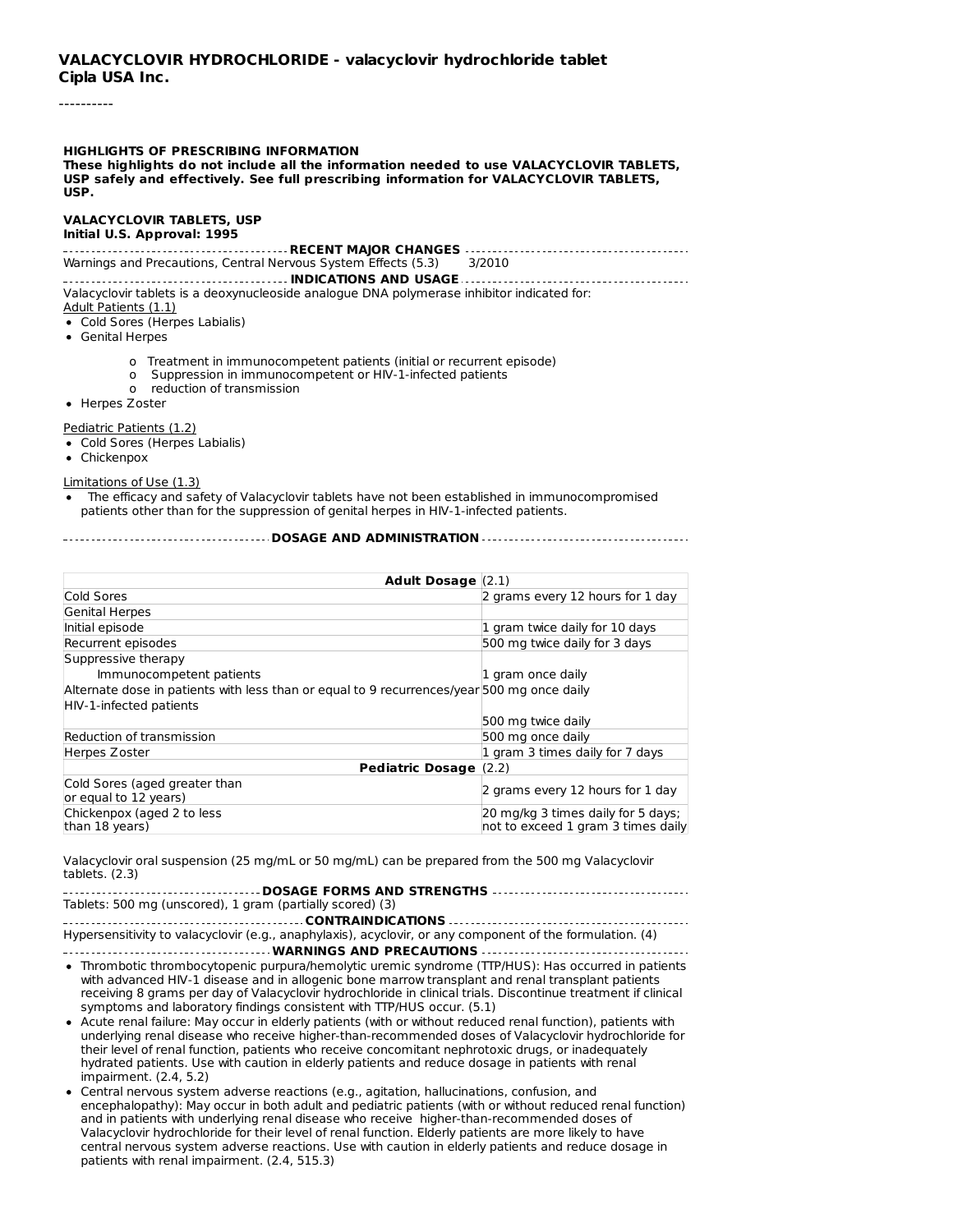#### **ADVERSE REACTIONS**

- The most common adverse reactions reported in at least one indication by greater than10% of adult subjects treated with Valacyclovir hydrochloride and more commonly than in subjects treated with placebo are headache, nausea, and abdominal pain. (6.1)
- The only adverse reaction occurring in greater than10% of pediatric subjects aged less than18 years was headache. (6.2)

#### **To report SUSPECTED ADVERSE REACTIONS, contact Cipla Limited at 1-866-604-3268 or FDA at 1-800-FDA-1088 or www.fda.gov/medwatch.**

**See 17 for PATIENT COUNSELING INFORMATION and FDA-approved patient labeling.**

**Revised: 7/2021**

#### **FULL PRESCRIBING INFORMATION: CONTENTS\* 1 INDICATIONS AND USAGE**

- 1.1 Adult Patients
- 1.2 Pediatric Patients
- 1.3 Limitations of Use

### **2 DOSAGE AND ADMINISTRATION**

- 2.1 Adult Dosing Recommendations
- 2.2 Pediatric Dosing Recommendations
- 2.3 Extemporaneous Preparation of Oral Suspension
- 2.4 Patients with Renal Impairment

### **3 DOSAGE FORMS AND STRENGTHS**

#### **4 CONTRAINDICATIONS**

#### **5 WARNINGS AND PRECAUTIONS**

- 5.1 Thrombotic Thrombocytopenic Purpura/Hemolytic Uremic Syndrome (TTP/HUS)
- 5.2 Acute Renal Failure
- 5.3 Central Nervous System Effects

#### **6 ADVERSE REACTIONS**

- 6.1 Clinical Trials Experience in Adult Subjects
- 6.2 Clinical Trials Experience in Pediatric Subjects
- 6.3 Postmarketing Experience

#### **7 DRUG INTERACTIONS**

#### **8 USE IN SPECIFIC POPULATIONS**

- 8.1 Pregnancy
- 8.3 Lactation
- 8.4 Pediatric Use
- 8.5 Geriatric Use
- 8.6 Renal Impairment

### **10 OVERDOSAGE**

#### **11 DESCRIPTION**

#### **12 CLINICAL PHARMACOLOGY**

- 12.1 Mechanism of Action
- 12.3 Pharmacokinetics
- 12.4 Microbiology

#### **13 NONCLINICAL TOXICOLOGY**

13.3 Carcinogenesis, Mutagenesis, Impairment of Fertility

#### **14 CLINICAL STUDIES**

- 14.1 Cold Sores (Herpes Labialis)
- 14.2 Genital Herpes Infections
- 14.3 Herpes Zoster
- 14.4 Chickenpox

#### **16 HOW SUPPLIED/STORAGE AND HANDLING**

#### **17 PATIENT COUNSELING INFORMATION**

\* Sections or subsections omitted from the full prescribing information are not listed.

#### **FULL PRESCRIBING INFORMATION**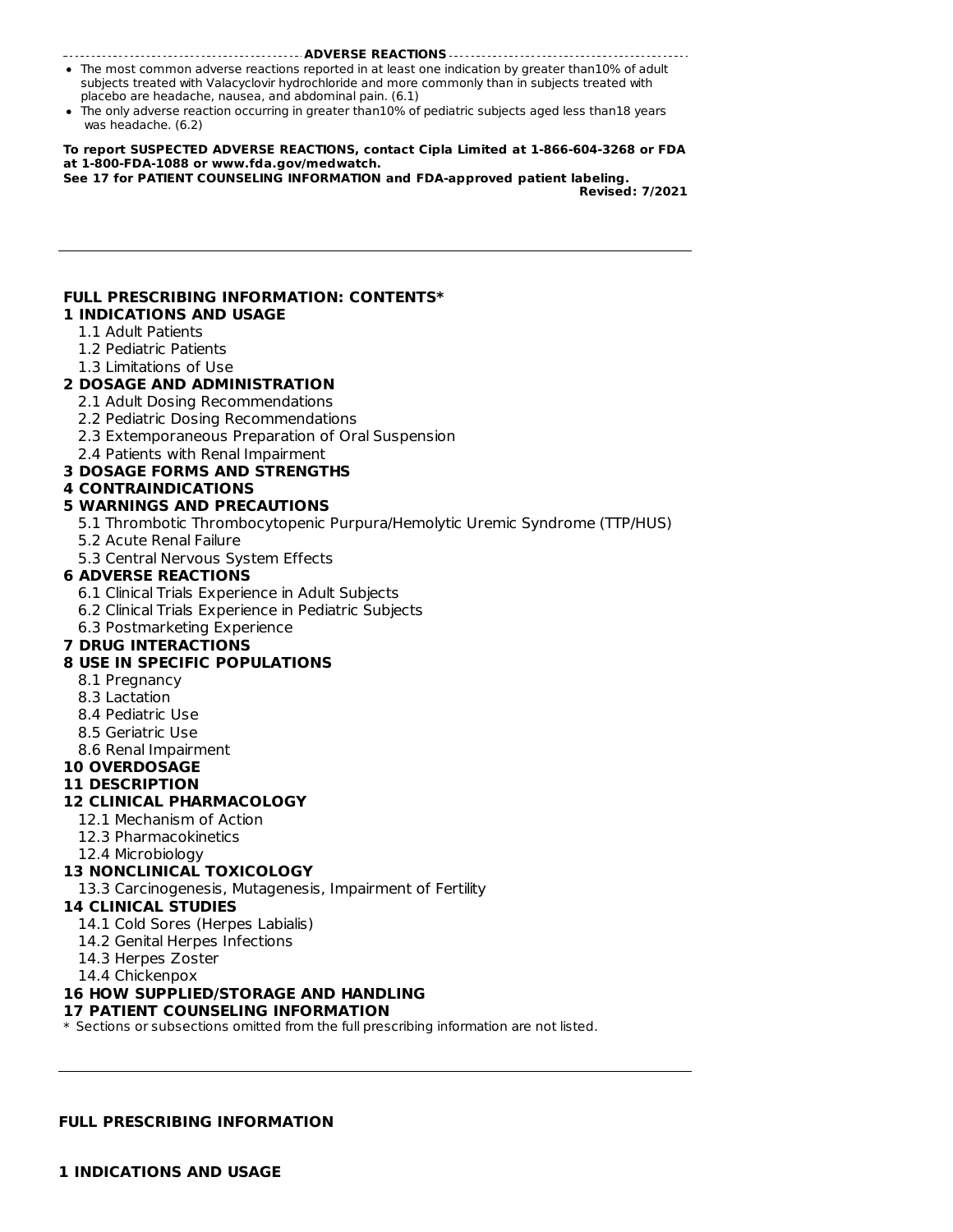# **1.1 Adult Patients**

### Cold Sores (Herpes Labialis)

Valacyclovir tablets are indicated for treatment of cold sores (herpes labialis). The efficacy of valacyclovir tablets initiated after the development of clinical signs of a cold sore (e.g., papule, vesicle, or ulcer) has not been established.

### Genital Herpes

Initial Episode: Valacyclovir tablets are indicated for treatment of the initial episode of genital herpes in immunocompetent adults. The efficacy of treatment with valacyclovir tablets when initiated more than 72 hours after the onset of signs and symptoms has not been established.

Recurrent Episodes: Valacyclovir tablets are indicated for treatment of recurrent episodes of genital herpes in immunocompetent adults. The efficacy of treatment with valacyclovir tablets when initiated more than 24 hours after the onset of signs and symptoms has not been established.

Suppressive Therapy: Valacyclovir tablets are indicated for chronic suppressive therapy of recurrent episodes of genital herpes in immunocompetent and in HIV-1-infected adults. The efficacy and safety of valacyclovir tablets for the suppression of genital herpes beyond 1 year in immunocompetent patients and beyond 6 months in HIV-1 infected patients have not been established.

Reduction of Transmission: Valacyclovir tablets are indicated for the reduction of transmission of genital herpes in immunocompetent adults. The efficacy of valacyclovir tablets for the reduction of transmission of genital herpes beyond 8 months in discordant couples has not been established. The efficacy of valacyclovir tablets for the reduction of transmission of genital herpes in individuals with multiple partners and nonheterosexual couples has not been established. Safer sex practices should be used with suppressive therapy (see current Centers for Disease Control and Prevention [CDC] Sexually Transmitted Diseases Treatment Guidelines).

Herpes Zoster: Valacyclovir tablets are indicated for the treatment of herpes zoster (shingles) in immunocompetent adults. The efficacy of valacyclovir tablets when initiated more than 72 hours after the onset of rash and the efficacy and safety of valacyclovir tablets for treatment of disseminated herpes zoster have not been established.

# **1.2 Pediatric Patients**

# Cold Sores (Herpes Labialis)

Valacyclovir tablets are indicated for the treatment of cold sores (herpes labialis) in pediatric patients aged greater than or equal to 12 years. The efficacy of valacyclovir tablets, USP initiated after the development of clinical signs of a cold sore (e.g., papule, vesicle, or ulcer) has not been established.

# Chickenpox

Valacyclovir tablets are indicated for the treatment of chickenpox in immunocompetent pediatric patients aged 2 to less than18 years. Based on efficacy data from clinical trials with oral acyclovir, treatment with valacyclovir tablets should be initiated within 24 hours after the onset of rash [see Clinical Studies (14.4)].

# **1.3 Limitations of Use**

The efficacy and safety of valacyclovir tablets have not been established in:

- Immunocompromised patients other than for the suppression of genital herpes in HIV-1-infected patients with a CD4+ cell count greater than or equal to 100 cells/mm<sup>3</sup>.
- Patients aged less than12 years with cold sores (herpes labialis).
- Patients aged less than 2 years or greater than or equal to 18 years with chickenpox.
- Patients aged less than 18 years with genital herpes.
- Patients aged less than18 years with herpes zoster.
- Neonates and infants as suppressive therapy following neonatal herpes simplex virus (HSV) infection.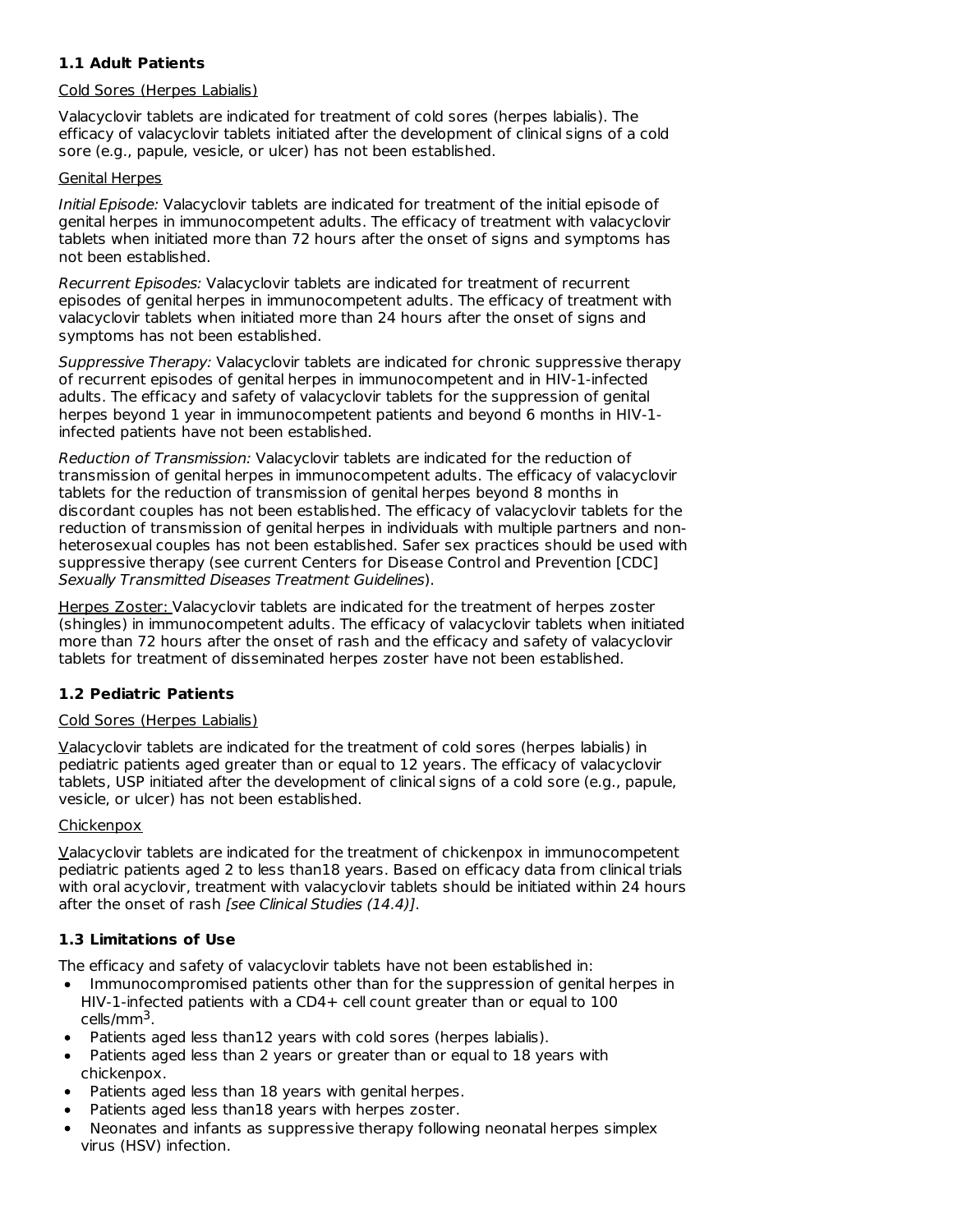### **2 DOSAGE AND ADMINISTRATION**

- Valacyclovir tablets may be given without regard to meals.
- Valacyclovir oral suspension (25 mg/mL or 50 mg/mL) may be prepared extemporaneously from 500 mg Valacyclovir tablets for use in pediatric patients for whom a solid dosage form is not appropriate [see Dosage and Administration (2.3)].

### **2.1 Adult Dosing Recommendations**

#### Cold Sores (Herpes Labialis)

The recommended dosage of valacyclovir hydrochloride for treatment of cold sores is 2 grams twice daily for 1 day taken 12 hours apart. Therapy should be initiated at the earliest symptom of a cold sore (e.g., tingling, itching, or burning).

#### Genital Herpes

Initial Episode: The recommended dosage of valacyclovir hydrochloride for treatment of initial genital herpes is 1 gram twice daily for 10 days. Therapy was most effective when administered within 48 hours of the onset of signs and symptoms.

Recurrent Episodes: The recommended dosage of valacyclovir hydrochloride for treatment of recurrent genital herpes is 500 mg twice daily for 3 days. Initiate treatment at the first sign or symptom of an episode.

Suppressive Therapy: The recommended dosage of valacyclovir hydrochloride for chronic suppressive therapy of recurrent genital herpes is 1 gram once daily in patients with normal immune function. In patients with a history of 9 or fewer recurrences per year, an alternative dose is 500 mg once daily.

In HIV-1-infected patients with a CD4+ cell count greater than or equal to 100 cells/mm<sup>3</sup>, the recommended dosage of valacyclovir hydrochloride for chronic suppressive therapy of recurrent genital herpes is 500 mg twice daily.

Reduction of Transmission: The recommended dosage of valacyclovir hydrochloride for reduction of transmission of genital herpes in patients with a history of 9 or fewer recurrences per year is 500 mg once daily for the source partner.

#### Herpes Zoster

The recommended dosage of valacyclovir hydrochloride for treatment of herpes zoster is 1 gram 3 times daily for 7 days. Therapy should be initiated at the earliest sign or symptom of herpes zoster and is most effective when started within 48 hours of the onset of rash.

#### **2.2 Pediatric Dosing Recommendations**

#### Cold Sores (Herpes Labialis)

The recommended dosage of valacyclovir hydrochloride for the treatment of cold sores in pediatric patients aged greater than or equal to 12 years is 2 grams twice daily for 1 day taken 12 hours apart. Therapy should be initiated at the earliest symptom of a cold sore (e.g., tingling, itching, or burning).

#### **Chickenpox**

The recommended dosage of valacyclovir hydrochloride for treatment of chickenpox in immunocompetent pediatric patients aged 2 to less than 18 years is 20 mg/kg administered 3 times daily for 5 days. The total dose should not exceed 1 gram 3 times daily. Therapy should be initiated at the earliest sign or symptom [see Use in Specific Populations (8.4), Clinical Pharmacology (12.3), Clinical Studies (14.4)].

### **2.3 Extemporaneous Preparation of Oral Suspension**

Ingredients and Preparation per USP-NF

Valacyclovir tablets 500 mg, cherry flavor, and Suspension Structured Vehicle USP-NF (SSV). Valacyclovir oral suspension (25 mg/mL or 50 mg/mL) should be prepared in lots of 100 mL.

Instructions for Preparing Suspension at Time of Dispensing

Prepare SSV according to the USP-NF.  $\bullet$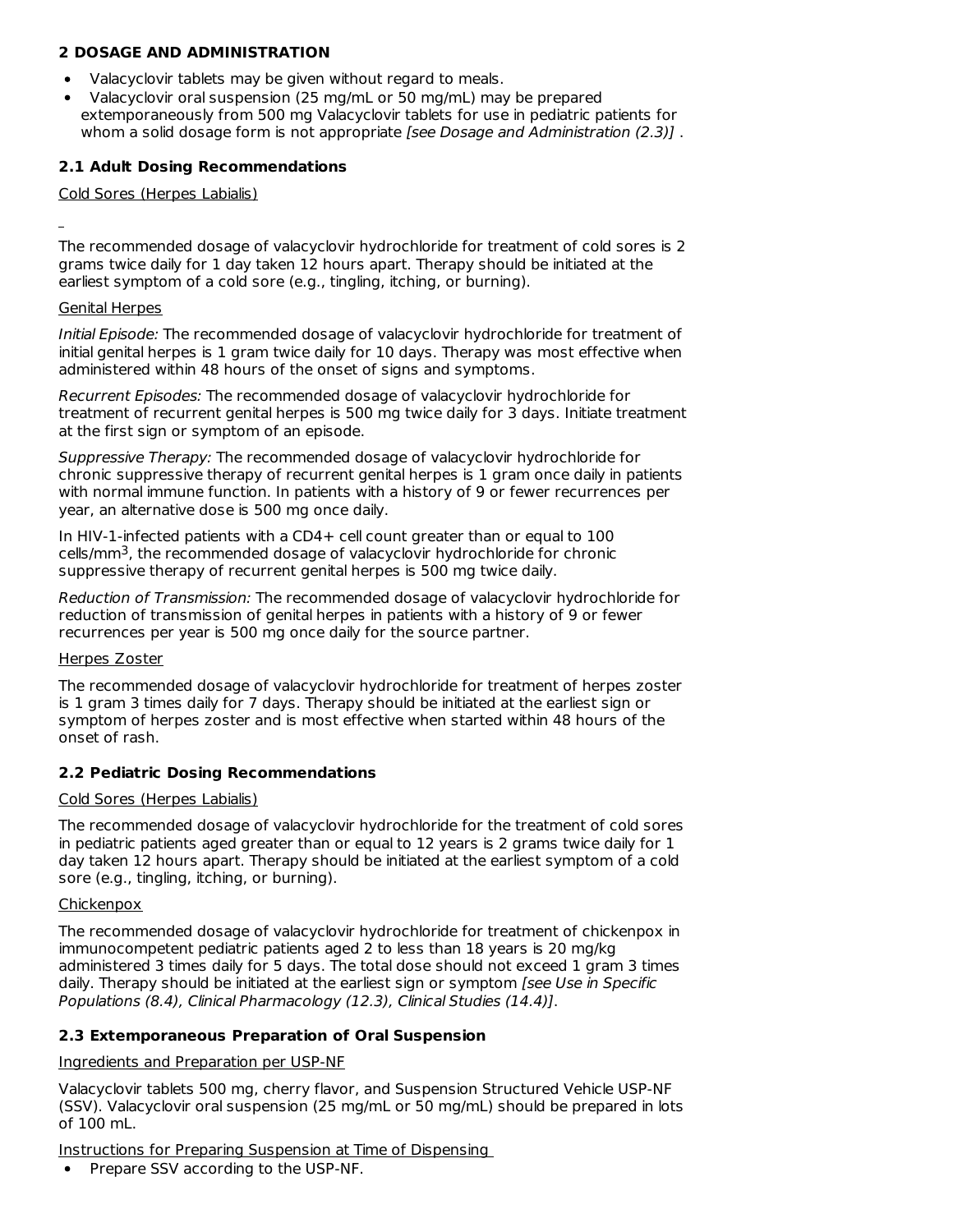- Using a pestle and mortar, grind the required number of Valacyclovir tablets 500 mg until a fine powder is produced (5 Valacyclovir tablets for 25-mg/mL suspension; 10 Valacyclovir tablets for 50-mg/mL suspension).
- Gradually add approximately 5-mL aliquots of SSV to the mortar and triturate the powder until a paste has been produced. Ensure that the powder has been adequately wetted.
- Continue to add approximately 5-mL aliquots of SSV to the mortar, mixing thoroughly between additions, until a concentrated suspension is produced, to a minimum total quantity of 20-mL SSV and a maximum total quantity of 40-mL SSV for both the 25- mg/mL and 50-mg/mL suspensions.
- Transfer the mixture to a suitable 100-mL measuring flask.
- Transfer the cherry flavor\* to the mortar and dissolve in approximately 5 mL of SSV. Once dissolved, add to the measuring flask.
- Rinse the mortar at least 3 times with approximately 5-mL aliquots of SSV, transferring the rinsing to the measuring flask between additions.
- Make the suspension to volume (100 mL) with SSV and shake thoroughly to mix.
- Transfer the suspension to an amber glass medicine bottle with a child-resistant  $\bullet$ closure.
- The prepared suspension should be labeled with the following information "Shake well before using. Store suspension between 2° to 8°C (36° to 46°F) in a refrigerator. Discard after 28 days."

\*The amount of cherry flavor added is as instructed by the suppliers of the cherry flavor.

# **2.4 Patients with Renal Impairment**

Dosage recommendations for adult patients with reduced renal function are provided in Table 1

[see Use in Specific Populations (8.5, 8.6), Clinical Pharmacology (12.3)]. Data are not available for the use of Valacyclovir hydrochloride tablets in pediatric patients with a creatinine clearance less than 50 mL/min/1.73 m2.

### **Table 1. Valacyclovir hydrochloride Dosage Recommendations for Adults With Renal Impairment**

| Indications                                                                                           | Normal<br>Dosage<br>Regimen                   | Creatinine <sub>(mL/min)</sub><br>Clearance |                           |                          |  |
|-------------------------------------------------------------------------------------------------------|-----------------------------------------------|---------------------------------------------|---------------------------|--------------------------|--|
|                                                                                                       | (Creatinine<br>Clearance<br>$\geq$ 50 mL/min) | 30-49                                       | 10-29                     | $<$ 10                   |  |
| Cold sores<br>(Herpes Labialis)                                                                       | Two 2 gram<br>doses taken                     | Two 1 gram<br>doses taken                   | Two 500 mg<br>doses taken | 500 mg single            |  |
| Do not exceed 1<br>day of<br>treatment.                                                               | 12 hours apart                                | 12 hours apart                              | 12 hours apart            | dose                     |  |
| <b>Genital herpes:</b><br><b>Initial episode</b>                                                      | 1 gram every<br>12 hours                      | no reduction                                | 1 gram every<br>24 hours  | 500 mg every<br>24 hours |  |
| Genital<br>herpes:<br>Recurrent<br>episode                                                            | 500 mg every<br>12 hours                      | no reduction                                | 500 mg every<br>24 hours  | 500 mg every<br>24 hours |  |
| <b>Genital herpes:</b><br><b>Suppressive</b><br>therapy                                               |                                               |                                             |                           |                          |  |
| Immunocompetent<br>patients                                                                           | 1 gram every<br>24 hours                      | no reduction                                | 500 mg every<br>24 hours  | 500 mg every<br>24 hours |  |
| Alternate dose for<br>immunocompetent<br>patients with less<br>than or equal to 9<br>recurrences/year | 500 mg every<br>24 hours                      | no reduction                                | 500 mg every<br>48 hours  | 500 mg every<br>48 hours |  |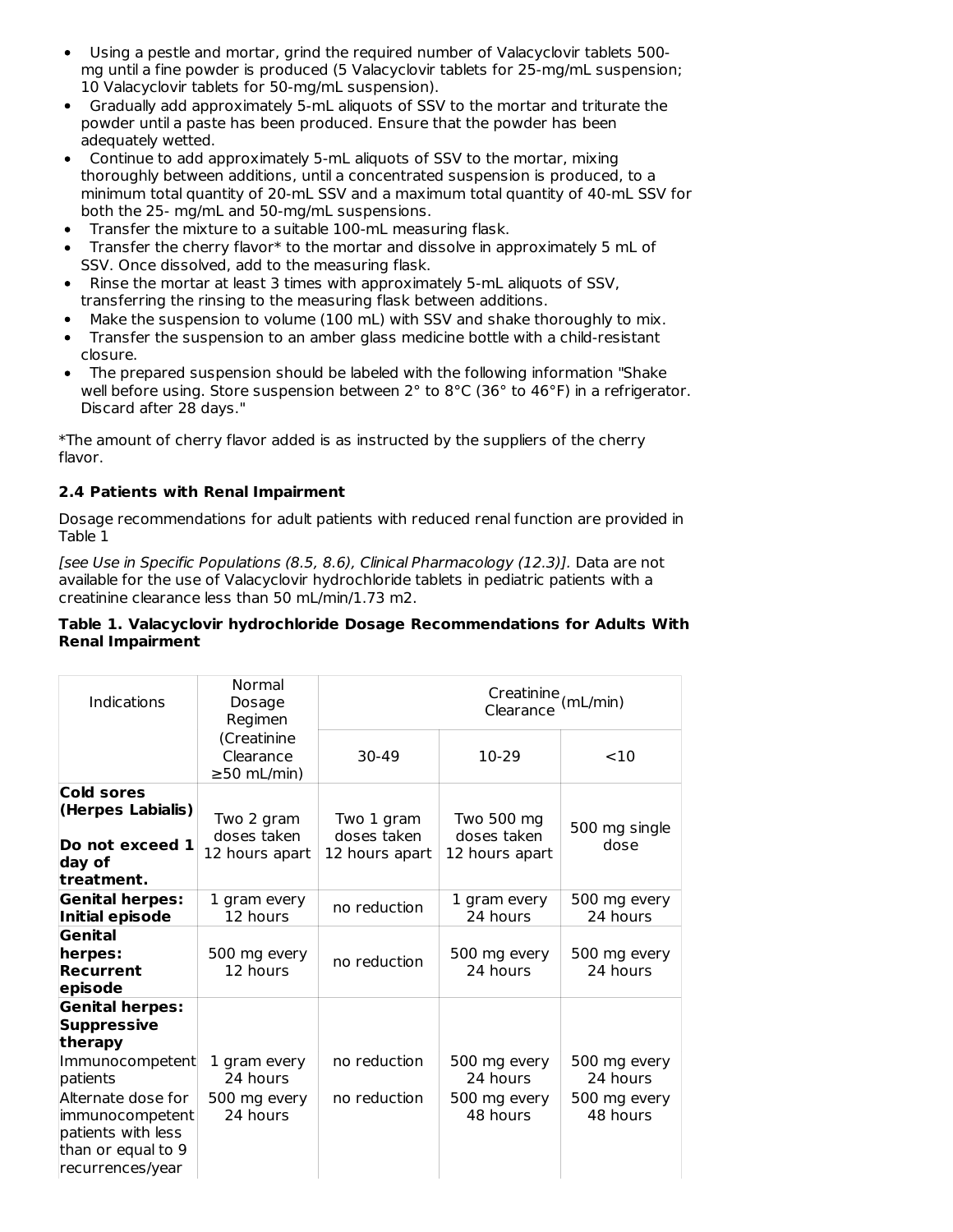| HIV-1-infected       | 500 mg every | no reduction | 500 mg every | 500 mg every |
|----------------------|--------------|--------------|--------------|--------------|
| patients             | 12 hours     |              | 24 hours     | 24 hours     |
| <b>Herpes zoster</b> | 1 gram every | 1 gram every | 1 gram every | 500 mg every |
|                      | 8 hours      | 12 hours     | 24 hours     | 24 hours     |

# **Hemodialysis**

Patients requiring hemodialysis should receive the recommended dose of valacyclovir hydrochloride after hemodialysis. During hemodialysis, the half-life of acyclovir after administration of valacyclovir hydrochloride is approximately 4 hours. About one-third of acyclovir in the body is removed by dialysis during a 4-hour hemodialysis session.

# Peritoneal Dialysis

There is no information specific to administration of valacyclovir hydrochloride in patients receiving peritoneal dialysis. The effect of chronic ambulatory peritoneal dialysis (CAPD) and continuous arteriovenous hemofiltration/dialysis (CAVHD) on acyclovir pharmacokinetics has been studied. The removal of acyclovir after CAPD and CAVHD is less pronounced than with hemodialysis, and the pharmacokinetic parameters closely resemble those observed in patients with end-stage renal disease (ESRD) not receiving hemodialysis. Therefore, supplemental doses of valacyclovir hydrochloride should not be required following CAPD or CAVHD.

# **3 DOSAGE FORMS AND STRENGTHS**

Tablets:

- 500 mg: blue coloured, film-coated, capsule-shaped, biconvex tablets, "CIPLA" debossed on one side and "153" on other.
- 1 gram: blue coloured, film-coated, capsule-shaped, biconvex tablets, with a partial scorebar on both sides, and "CIPLA" debossed on one side and "154" on other.

# **4 CONTRAINDICATIONS**

Valacyclovir hydrochloride is contraindicated in patients who have had a demonstrated clinically significant hypersensitivity reaction (e.g., anaphylaxis) to valacyclovir, acyclovir, or any component of the formulation [see Adverse Reactions (6.3)].

# **5 WARNINGS AND PRECAUTIONS**

# **5.1 Thrombotic Thrombocytopenic Purpura/Hemolytic Uremic Syndrome (TTP/HUS)**

TTP/HUS, in some cases resulting in death, has occurred in patients with advanced HIV-1 disease and also in allogeneic bone marrow transplant and renal transplant recipients participating in clinical trials of Valacyclovir hydrochloride at doses of 8 grams per day. Treatment with Valacyclovir hydrochloride should be stopped immediately if clinical signs, symptoms, and laboratory abnormalities consistent with TTP/HUS occur.

# **5.2 Acute Renal Failure**

Cases of acute renal failure have been reported in:

- Elderly patients with or without reduced renal function. Caution should be exercised when administering valacyclovir hydrochloride to geriatric patients, and dosage reduction is recommended for those with impaired renal function [see Dosage and Administration (2.4), Use in Specific Populations (8.5)].
- Patients with underlying renal disease who received higher-than-recommended doses of valacyclovir hydrochloride for their level of renal function. Dosage reduction is recommended when administering valacyclovir hydrochloride to patients with renal impairment [see Dosage and Administration (2.4), Use in Specific Populations (8.6)].
- Patients receiving other nephrotoxic drugs. Caution should be exercised when administering valacyclovir hydrochloride to patients receiving potentially nephrotoxic drugs.
- Patients without adequate hydration. Precipitation of acyclovir in renal tubules may occur when the solubility (2.5 mg/mL) is exceeded in the intratubular fluid. Adequate hydration should be maintained for all patients.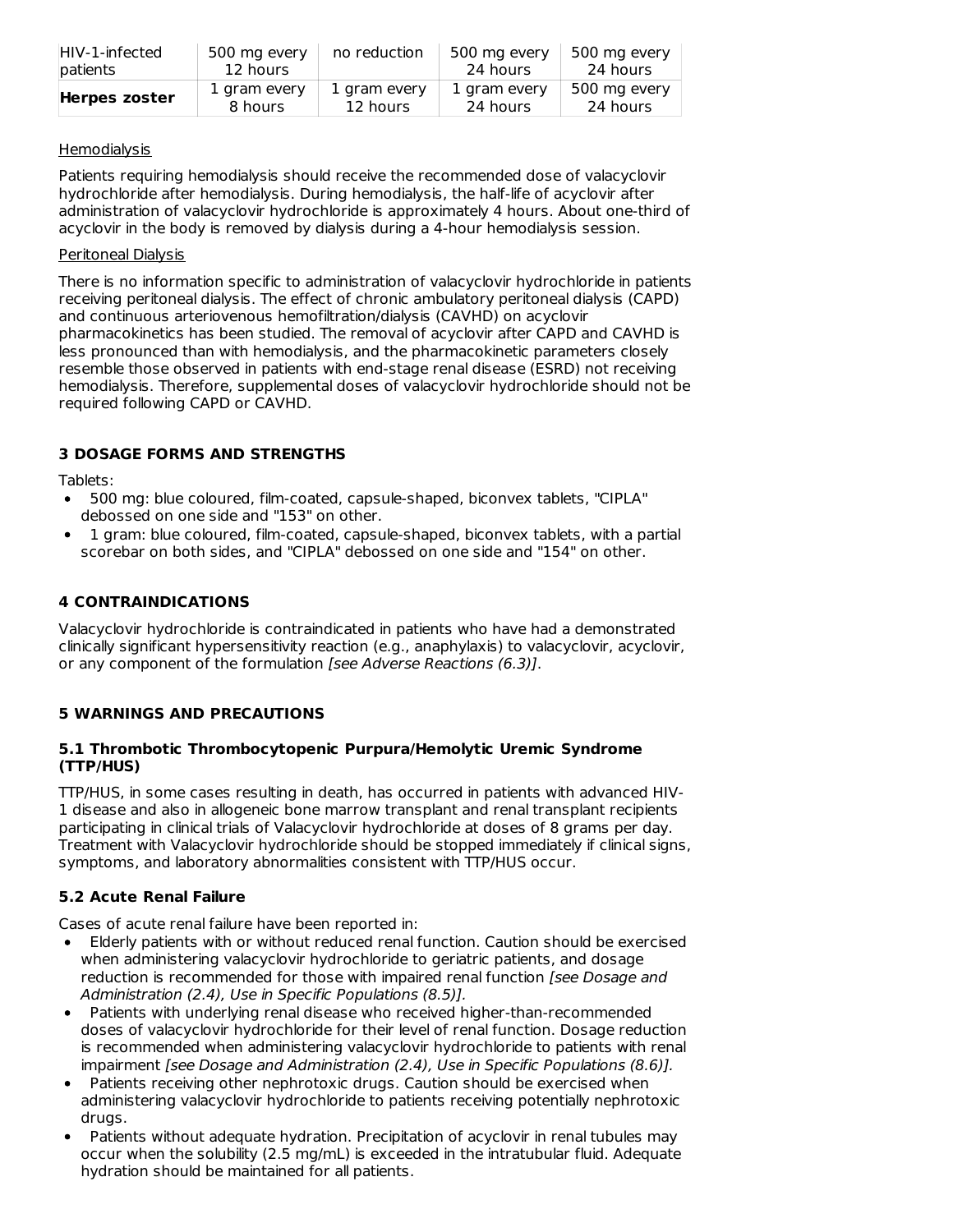In the event of acute renal failure and anuria, the patient may benefit from hemodialysis until renal function is restored [see Dosage and Administration (2.4), Adverse Reactions  $(6.3)$ ].

# **5.3 Central Nervous System Effects**

Central nervous system adverse reactions, including agitation, hallucinations, confusion, delirium, seizures, and encephalopathy, have been reported in both adult and pediatric patients with or without reduced renal function and in patients with underlying renal disease who received higher-than-recommended doses of valacyclovir hydrochloride for their level of renal function. Elderly patients are more likely to have central nervous system adverse reactions. Valacyclovir hydrochloride should be discontinued if central nervous system adverse reactions occur [see Adverse Reactions (6.3), Use in Specific Populations (8.5, 8.6)].

# **6 ADVERSE REACTIONS**

The following serious adverse reactions are discussed in greater detail in other sections of the labeling:

- Thrombotic Thrombocytopenic Purpura/Hemolytic Uremic Syndrome [see Warnings and Precautions (5.1)].
- Acute Renal Failure [see Warnings and Precautions (5.2)] .
- Central Nervous System Effects [see Warnings and Precautions (5.3)] .

The most common adverse reactions reported in at least 1 indication by greater than 10% of adult subjects treated with valacyclovir hydrochloride and observed more frequently with valacyclovir hydrochloride compared with placebo are headache, nausea, and abdominal pain. The only adverse reaction reported in greater than 10% of pediatric subjects aged less than18 years was headache.

# **6.1 Clinical Trials Experience in Adult Subjects**

Because clinical trials are conducted under widely varying conditions, adverse reaction rates observed in the clinical trials of a drug cannot be directly compared with rates in the clinical trials of another drug and may not reflect the rates observed in practice.

### Cold Sores (Herpes Labialis)

In clinical trials for the treatment of cold sores, the adverse reactions reported by subjects receiving valacyclovir hydrochloride 2 grams twice daily ( $n = 609$ ) or placebo (n  $= 609$ ) for 1 day, respectively, included headache (14%, 10%) and dizziness (2%, 1%). The frequencies of abnormal ALT (greater than 2 x ULN) were 1.8% for subjects receiving valacyclovir hydrochloride compared with 0.8% for placebo. Other laboratory abnormalities (hemoglobin, white blood cells, alkaline phosphatase, and serum creatinine) occurred with similar frequencies in the 2 groups.

# Genital Herpes

Initial Episode: In a clinical trials for the treatment of initial episodes of genital herpes, the adverse reactions reported by greater than or equal to 5% of subjects receiving valacyclovir hydrochloride 1 gram twice daily for 10 days (n = 318) or oral acyclovir 200 mg 5 times daily for 10 days ( $n = 318$ ), respectively, included headache (13%, 10%) and nausea (6%, 6%). For the incidence of laboratory abnormalities see Table 2.

Recurrent Episodes: In 3 clinical trials for the episodic treatment of recurrent genital herpes, the adverse reactions reported by greater than or equal to 5% of subjects receiving valacyclovir hydrochloride 500 mg twice daily for 3 days ( $n = 402$ ), valacyclovir hydrochloride 500 mg twice daily for 5 days ( $n = 1,136$ ) or placebo ( $n = 259$ ), respectively, included headache (16%, 11%, 14%) and nausea (5%, 4%, 5%).

For the incidence of laboratory abnormalities see Table 2.

Suppressive Therapy: Suppression of Recurrent Genital Herpes in Immunocompetent Adults: In a clinical trials for the suppression of recurrent genital herpes infections, the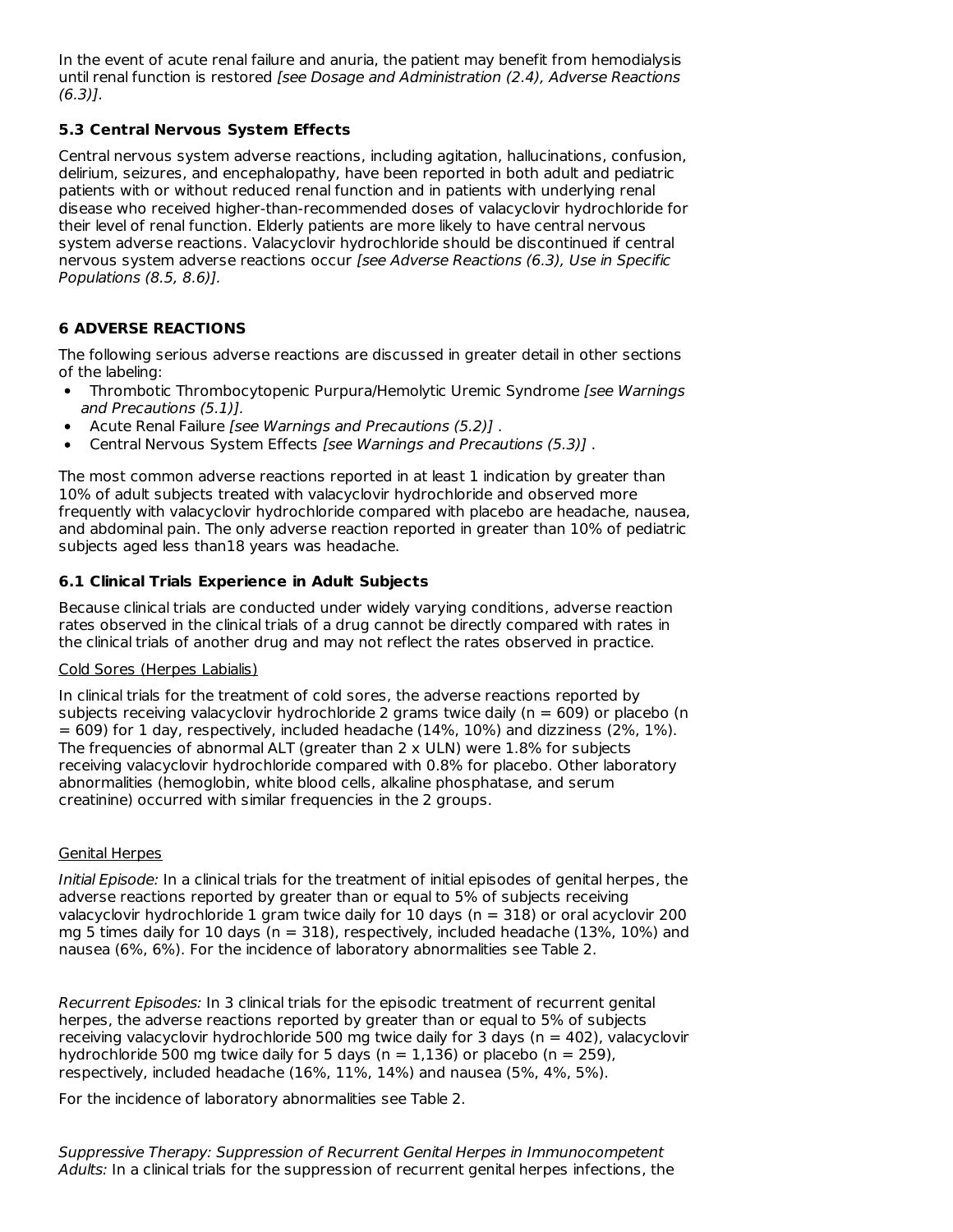adverse reactions reported by subjects receiving valacyclovir hydrochloride 1 gram once daily (n = 269), valacyclovir hydrochloride 500 mg once daily (n = 266), or placebo (n = 134), respectively, included headache (35%, 38%, 34%), nausea (11%, 11%, 8%), abdominal pain (11%, 9%, 6%), dysmenorrhea (8%, 5%, 4%), depression (7%, 5%, 5%), arthralgia (6%, 5%, 4%), vomiting (3%, 3%, 2%), and dizziness (4%, 2%, 1%). For the incidence of laboratory abnormalities see Table 2.

Suppression of Recurrent Genital Herpes in HIV-1-Infected subjects: In HIV-1-infected subjects, frequently reported adverse reactions for valacyclovir hydrochloride (500 mg twice daily;  $n = 194$ , median days on therapy = 172) and placebo ( $n = 99$ , median days on therapy  $= 59$ ), respectively, included headache (13%, 8%), fatigue (8%, 5%), and rash (8%, 1%). Post-randomization laboratory abnormalities that were reported more frequently in valacyclovir subjects versus placebo included elevated alkaline phosphatase (4%, 2%), elevated ALT (14%, 10%), elevated AST (16%, 11%), decreased neutrophil counts (18%, 10%), and decreased platelet counts (3%, 0%), respectively.

Reduction of Transmission: In a clinical trials for the reduction of transmission of genital herpes, the adverse reactions reported by subjects receiving valacyclovir hydrochloride 500 mg once daily (n = 743) or placebo once daily (n = 741), respectively, included headache (29%, 26%), nasopharyngitis (16%, 15%), and upper respiratory tract infection (9%, 10%).

#### Herpes Zoster

In 2 clinical trials for the treatment of herpes zoster, the adverse reactions reported by subjects receiving valacyclovir hydrochloride 1 gram 3 times daily for 7 to 14 days ( $n =$ 967) or placebo (n = 195), respectively, included nausea (15%, 8%), headache (14%, 12%), vomiting (6%, 3%), dizziness (3%, 2%), and abdominal pain (3%, 2%). For the incidence of laboratory abnormalities see Table 2.

#### **Table 2. Incidence (%) of Laboratory Abnormalities in Herpes Zoster and Genital Herpes Trial Populations**

|                                                       | Herpes Zoster                                                                                                        |              |                                                                | Herpes<br>Genital Treatment                                |                |                                                        | Herpes<br>Genital Suppression                                                             |                |  |
|-------------------------------------------------------|----------------------------------------------------------------------------------------------------------------------|--------------|----------------------------------------------------------------|------------------------------------------------------------|----------------|--------------------------------------------------------|-------------------------------------------------------------------------------------------|----------------|--|
| Laboratory<br>Abnormality                             | Valacyclovir\Hydrochlorie<br>Placebold Hydrochlorid Hydrochlorid Placebold<br>1 gram<br>3 Times Daily<br>$(n = 967)$ | (n<br>$=195$ | Valacyclovir<br>1 gram<br><b>Twice Daily</b><br>$(n = 1, 194)$ | Valacyclovir<br>500 mg<br>Twice<br>Daily<br>$(n = 1, 159)$ | $(n =$<br>439) | Valacyclovir<br>1 gram<br>Once<br>Daily<br>$(n = 269)$ | Valacyclovir<br>Hydrochlorid Hydrochlorid Placebo<br>500 mg<br>Once<br>Daily<br>(n = 266) | $(n =$<br>134) |  |
| Hemoglobin<br>$ (-0.8 \times LLN) $                   | 0.8%                                                                                                                 | 0%           | 0.3%                                                           | 0.2%                                                       | 0%             | 0%                                                     | 0.8%                                                                                      | 0.8%           |  |
| White blood cells<br>$(<0.75$ x LLN)                  | 1.3%                                                                                                                 | 0.6%         | 0.7%                                                           | 0.6%                                                       | 0.2%           | 0.7%                                                   | 0.8%                                                                                      | 1.5%           |  |
| Platelet count<br>$\vert$ (<100,000/mm <sup>3</sup> ) | 1.0%                                                                                                                 | 1.2%         | 0.3%                                                           | 0.1%                                                       | 0.7%           | 0.4%                                                   | 1.1%                                                                                      | 1.5%           |  |
| AST (SGOT)<br>$(S2 \times ULN)$                       | 1.0%                                                                                                                 | 0%           | 1.0%                                                           | a                                                          | 0.5%           | 4.1%                                                   | 3.8%                                                                                      | 3.0%           |  |
| Serum creatinine<br>$ 21.5 \times ULN\rangle$         | 0.2%                                                                                                                 | 0%           | 0.7%                                                           | 0%                                                         | 0%             | 0%                                                     | 0%                                                                                        | 0%             |  |

<sup>a</sup> Data were not collected prospectively.

 $LLN = Lower limit of normal.$ 

 $ULN = Upper$  limit of normal

# **6.2 Clinical Trials Experience in Pediatric Subjects**

The safety profile of valacyclovir hydrochloride has been studied in 177 pediatric subjects aged 1 month to less than 18 years. Sixty-five of these pediatric subjects, aged 12 to less than 18 years, received oral tablets for 1 to 2 days for treatment of cold sores. The remaining 112 pediatric subjects, aged 1 month to less than 12 years, participated in 3 pharmacokinetic and safety studies and received valacyclovir oral suspension. Fifty-one of these 112 pediatric subjects received oral suspension for 3 to 6 days. The frequency, intensity, and nature of clinical adverse reactions and laboratory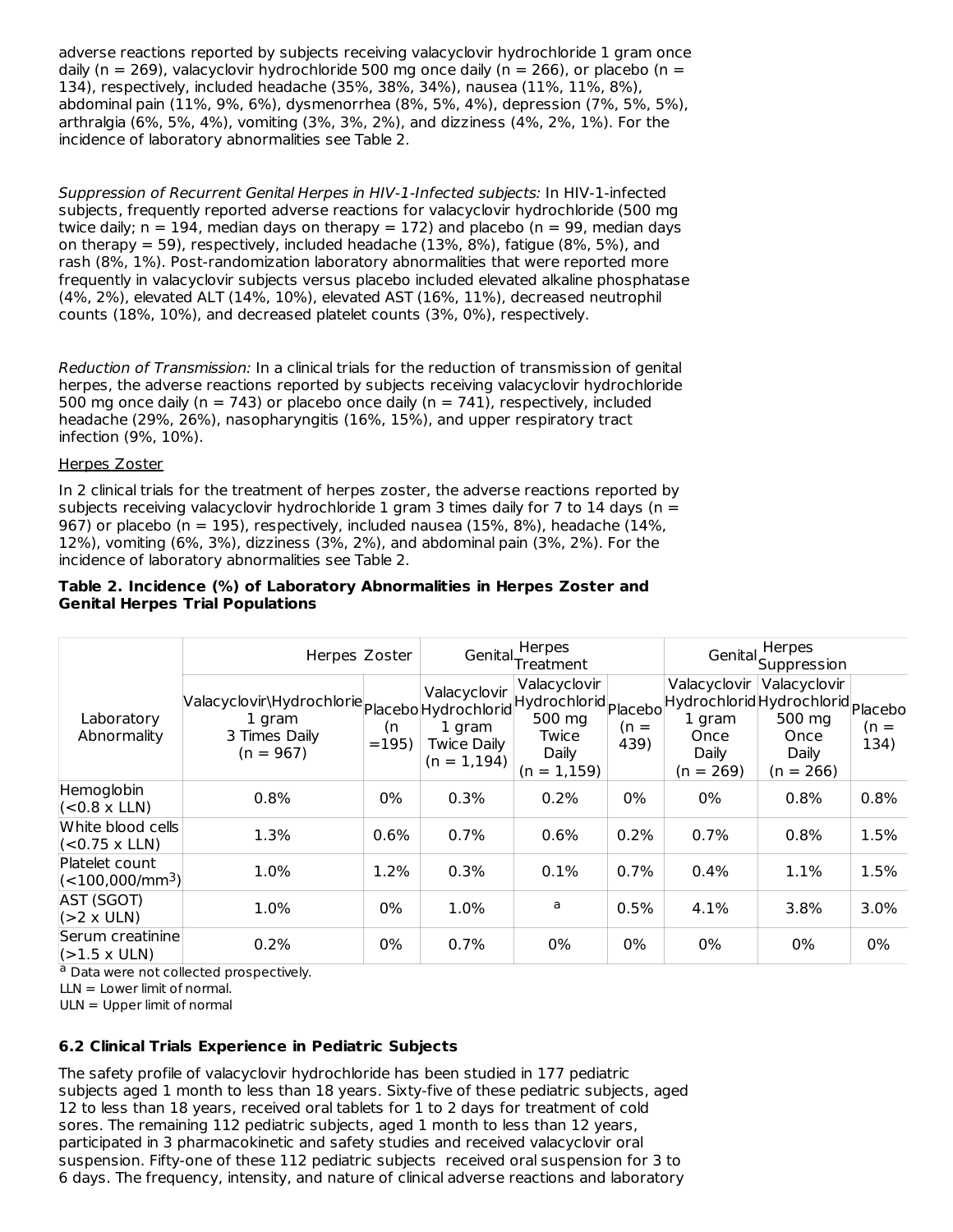abnormalities were similar to those seen in adults.

### Pediatric Subjects Aged 12 to Less than 18 Years (Cold Sores)

In clinical trials for the treatment of cold sores, the adverse reactions reported by adolescent subjects receiving valacyclovir hydrochloride 2 grams twice daily for 1 day, or valacyclovir hydrochloride 2 grams twice daily for 1 day followed by 1 gram twice daily for 1 day ( $n = 65$ , across both dosing groups), or placebo ( $n = 30$ ), respectively, included headache (17%, 3%) and nausea (8%, 0%).

Pediatric Subjects Aged 1 Month to Less than 12 Years

Adverse events reported in more than 1 subject across the 3 pharmacokinetic and safety trials in children aged 1 month to less than 12 years were diarrhea (5%), pyrexia (4%),dehydration (2%), herpes simplex (2%), and rhinorrhea (2%). No clinically meaningful changes in laboratory values were observed.

## **6.3 Postmarketing Experience**

In addition to adverse events reported from clinical trials, the following events have been identified during postmarketing use of valacyclovir hydrochloride. Because they are reported voluntarily from a population of unknown size, estimates of frequency cannot be made. These events have been chosen for inclusion due to a combination of their seriousness, frequency of reporting, or potential causal connection to valacyclovir hydrochloride.

### **General**

Facial edema, hypertension, tachycardia.

# Allergic

Acute hypersensitivity reactions including anaphylaxis, angioedema, dyspnea, pruritus, rash, and urticaria [see Contraindications (4)].

Central Nervous System (CNS) Symptoms

Aggressive behavior; agitation; ataxia; coma; confusion; decreased consciousness; dysarthria; encephalopathy; mania; and psychosis, including auditory and visual hallucinations, seizures, tremors [see Warnings and Precautions (5.3), Use in Specific Populations (8.5, 8.6)].

Eye

Visual abnormalities.

**Gastrointestinal** 

Diarrhea.

Hepatobiliary Tract and Pancreas

Liver enzyme abnormalities, hepatitis.

# Renal

Renal failure, renal pain (may be associated with renal failure) [see Warnings and Precautions (5.2), Use in Specific Populations (8.5, 8.6)].

#### **Hematologic**

Thrombocytopenia, aplastic anemia, leukocytoclastic vasculitis, TTP/HUS [see Warnings and Precautions (5.1)].

Skin

Erythema multiforme, rashes including photosensitivity, alopecia.

# **7 DRUG INTERACTIONS**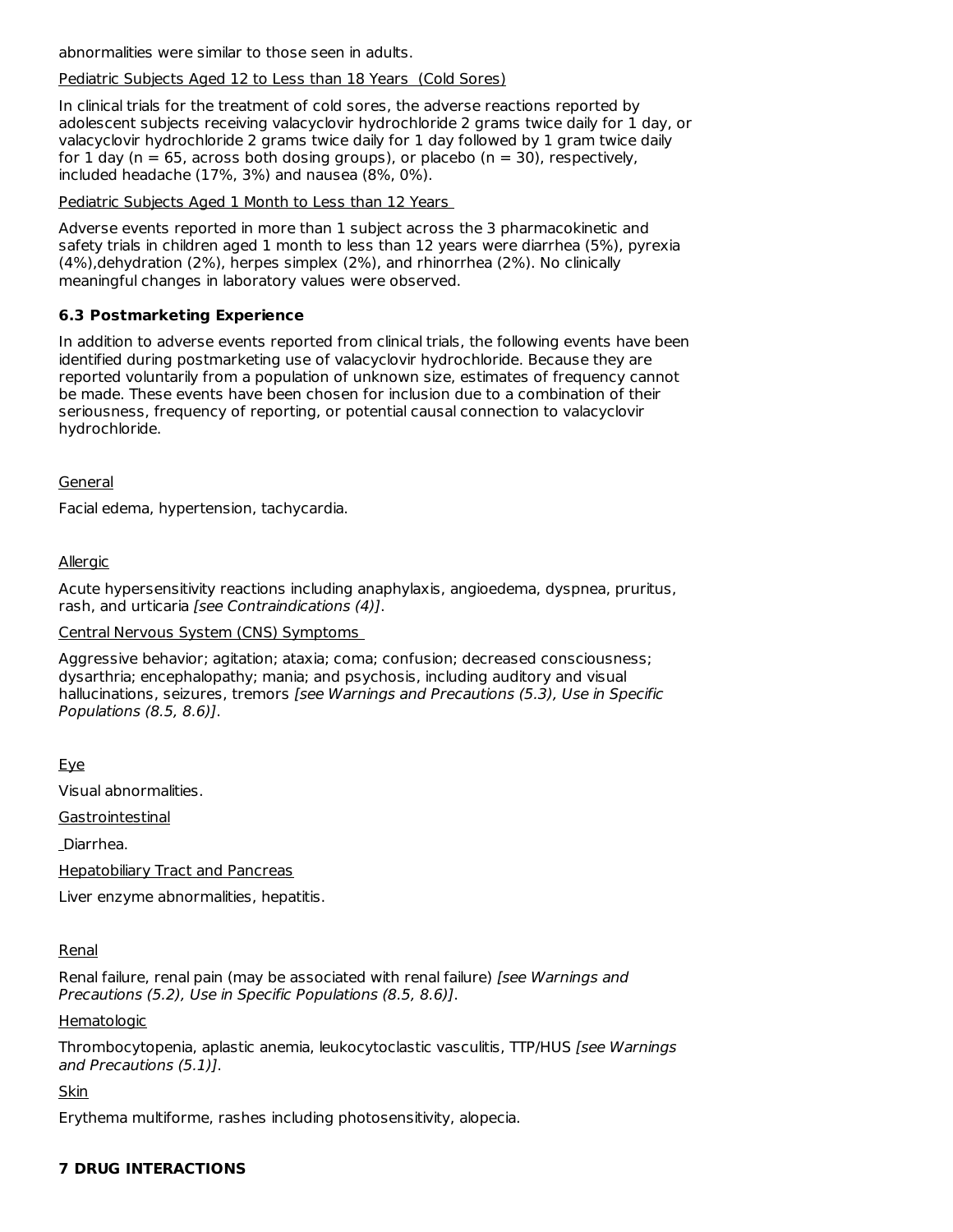# **8 USE IN SPECIFIC POPULATIONS**

# **8.1 Pregnancy**

### Risk Summary

Clinical data over several decades with valacyclovir and its metabolite, acyclovir, in pregnant women, have not identified a drug associated risk of major birth defects. There are insufficient data on the use of valacyclovir regarding miscarriage or adverse maternal or fetal outcomes (see Data). There are risks to the fetus associated with untreated herpes simplex during pregnancy (see Clinical Considerations).

In animal reproduction studies, no evidence of adverse developmental outcomes was observed with valacyclovir when administered to pregnant rats and rabbits at system exposures (AUC) 4 (rats) and 7 (rabbits) times the human exposure at the maximum recommended human dose (MRHD) (see Data).

The estimated background risk of major birth defects and miscarriage for the indicated populations is unknown. All pregnancies have a background risk of birth defect, loss, or other adverse outcomes. In the U.S. general population, the estimated background risk of major birth defects and miscarriage in clinically recognized pregnancies is 2% to 4% and 15% to 20%, respectively.

### Clinical Considerations

Disease-Associated Maternal and/or Embryo/Fetal Risk: The risk of neonatal HSV infection varies from 30% to 50% for genital HSV acquired in late pregnancy (third trimester), whereas with HSV acquisition in early pregnancy, the risk of neonatal infection is about 1%. A primary herpes occurrence during the first trimester of pregnancy has been associated with neonatal chorioretinitis, microcephaly, and, in rare cases, skin lesions. In very rare cases, transplacental transmission can occur resulting in congenital infection, including microcephaly, hepatosplenomegaly, intrauterine growth restriction, and stillbirth. Co-infection with HSV increases the risk of perinatal HIV transmission in women who had a clinical diagnosis of genital herpes during pregnancy.

# Data

Human Data: Clinical data over several decades with valacyclovir and its metabolite, acyclovir, in pregnant women, based on published literature, have not identified a drugassociated risk of major birth defects. There are insufficient data on the use of valacyclovir regarding miscarriage or adverse maternal or fetal outcomes.

The Acyclovir and the Valacyclovir Pregnancy Registries, both population-based international prospective studies, collected pregnancy data through April 1999. The Acyclovir Registry documented outcomes of 1,246 infants and fetuses exposed to acyclovir during pregnancy (756 with earliest exposure during the first trimester, 197 during the second trimester, 291 during the third trimester, and 2 unknown). The occurrence of major birth defects during first-trimester exposure to acyclovir was 3.2% (95% CI: 2.0% to 5.0%) and during any trimester of exposure was 2.6% (95% CI: 1.8% to 3.8%). The Valacyclovir Pregnancy Registry documented outcomes of 111 infants and fetuses exposed to valacyclovir during pregnancy (28 with earliest exposure in the first trimester, 31 during the second trimester, and 52 during the third trimester).The occurrence of major birth defects during first-trimester exposure to valacyclovir was 4.5% (95% CI: 0.24% to 24.9%) and during any trimester of exposure was 3.9% (95% CI:1.3% to 10.7%).

Available studies have methodological limitations including insufficient sample size to support conclusions about overall malformation risk or for making comparisons of the frequencies ofspecific birth defects.

Animal Data: Valacyclovir was administered orally to pregnant rats and rabbits (up to 400 mg/kg/day) during organogenesis (Gestation Days 6 through 15, and 6 through 18, respectively). No adverse embryo-fetal effects were observed in rats and rabbits at acyclovir exposures (AUC) of up to approximately 4 (rats) and 7 (rabbits) times the exposure in humans at the MRHD. Early embryo death, fetal growth retardation (weight and length), and variations in fetal skeletal development (primarily extra ribs and delayed ossification of sternebrae) were observed in rats and associated with maternal toxicity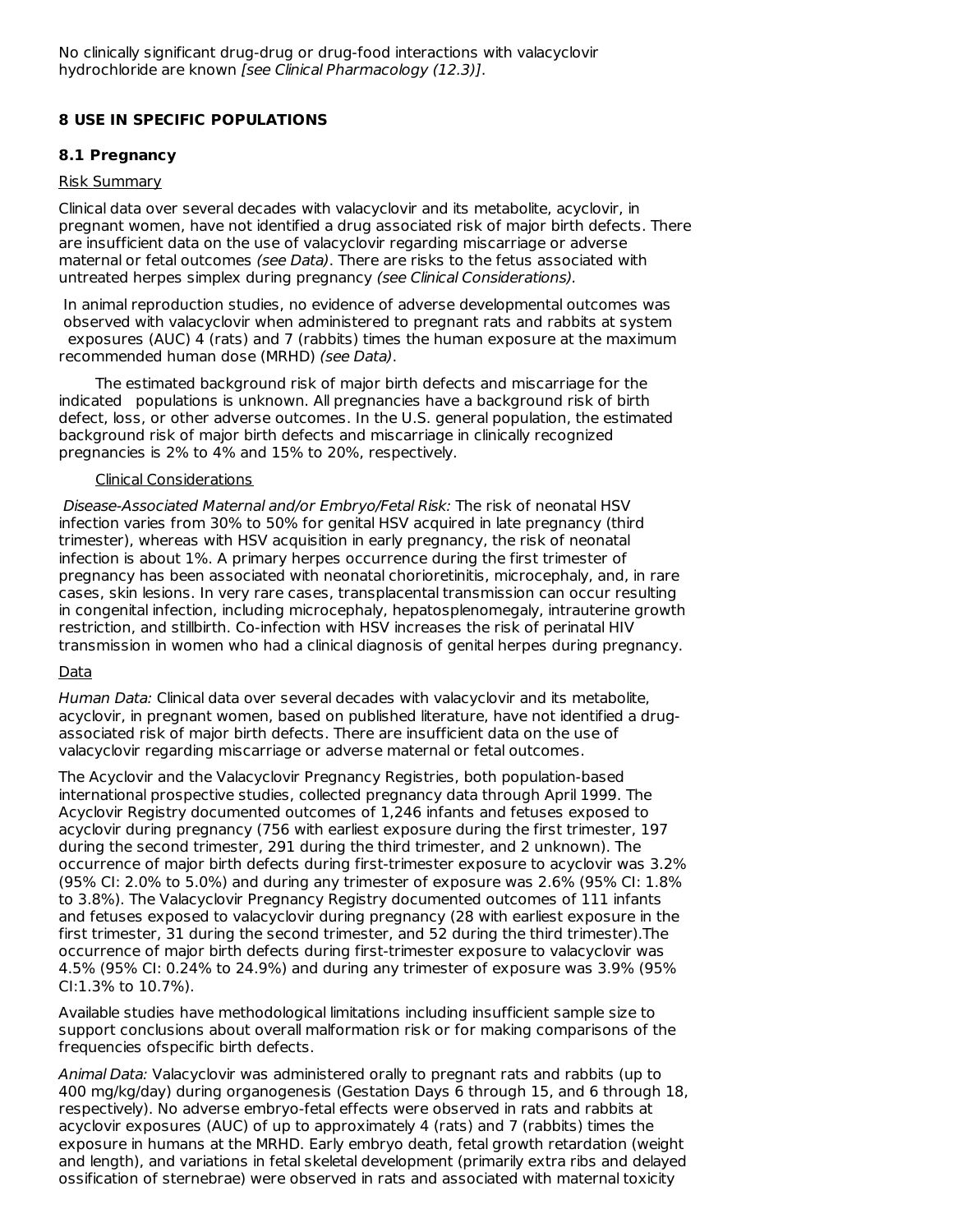(200 mg/kg/day; approximately 6 times higher than human exposure at the MRHD).

In a pre/postnatal development study, valacyclovir was administered orally to pregnant rats (up to 200 mg/kg/day from Gestation Day 15 to Post-Partum Day 20) from late gestation through lactation. No significant adverse effects were observed in offspring exposed daily from before birth through lactation at maternal exposures (AUC) of approximately 6 times higher than human exposures at the MRHD.

### **8.3 Lactation**

### Risk Summary

Although there is no information on the presence of valacyclovir in human milk, its metabolite, acyclovir, is present in human milk following oral administration of valacyclovir. Based on published data, a 500-mg maternal dose of valacyclovir twice daily would provide a breastfed child with an oral acyclovir dosage of approximately 0.6 mg/kg/day (see Data). There is no data on the effects of valacyclovir or acyclovir on the breastfed child or on milk production. The developmental and health benefits of breastfeeding should be considered along with the mother's clincal need for valacyclovir and any potential adverse effects on the breastfed child from valacyclovir or from the underlying maternal condition.

### Data

Following oral administration of a 500-mg dose of valacyclovir to 5 lactating women, peak acyclovir concentrations (Cmax) in breast milk ranged from 0.5 to 2.3 times (median 1.4) the corresponding maternal acyclovir serum concentrations. The acyclovir breast milk AUC ranged from 1.4 to 2.6 times (median 2.2) maternal serum AUC. A 500 mg maternal dose of valacyclovir twice daily would provide a breastfed child with an oral acyclovir dosage of approximately 0.6 mg/kg/day. Unchanged valacyclovir was not detected in maternal serum, breast milk or infant urine.

### **8.4 Pediatric Use**

Valacyclovir hydrochloride is indicated for treatment of cold sores in pediatric patients aged greater than or equal to 12 years and for treatment of chickenpox in pediatric patients aged 2 to less than 18 years [see Indications and Usage (1.2), Dosage and Administration (2.2)].

The use of valacyclovir hydrochloride for treatment of cold sores is based on 2 doubleblind, placebo-controlled clinical trials in healthy adults and adolescents (aged greater than or equal to 12 years) with a history of recurrent cold sores [see Clinical Studies (14.1)].

The use of valacyclovir hydrochloride for treatment of chickenpox in pediatric patients aged 2 to less than 18 years is based on single-dose pharmacokinetic and multiple-dose safety data from an open-label trial with valacyclovir and supported by efficacy and safety data from 3 randomized, double-blind, placebo-controlled trials evaluating oral acyclovir in pediatric subjects with chickenpox [see Dosage and Administration (2.2), Adverse Reactions (6.2), Clinical Pharmacology (12.3), Clinical Studies (14.4)].

The efficacy and safety of valacyclovir have not been established in pediatric patients:

- aged less than 12 years with cold sores
- aged less than 18 years with genital herpes
- aged less than 18 years with herpes zoster  $\bullet$
- $\bullet$ aged less than 2 years with chickenpox
- for suppressive therapy following neonatal HSV infection.

The pharmacokinetic profile and safety of valacyclovir oral suspension in children aged less than 12 years were studied in 3 open-label trials. No efficacy evaluations were conducted in any of the 3 trials.

Trial 1 was a single-dose pharmacokinetic, multiple-dose safety trial in 27 pediatric subject aged 1 to less than 12 years with clinically suspected varicella-zoster virus (VZV) infection [see Dosage and Administration (2.2), Adverse Reactions (6.2), Clinical Pharmacology (12.3), Clinical Studies (14.4)].

Trial 2 was a single-dose pharmacokinetic and safety trial in pediatric subject aged 1 month to less than 6 years who had an active herpes virus infection or who were at risk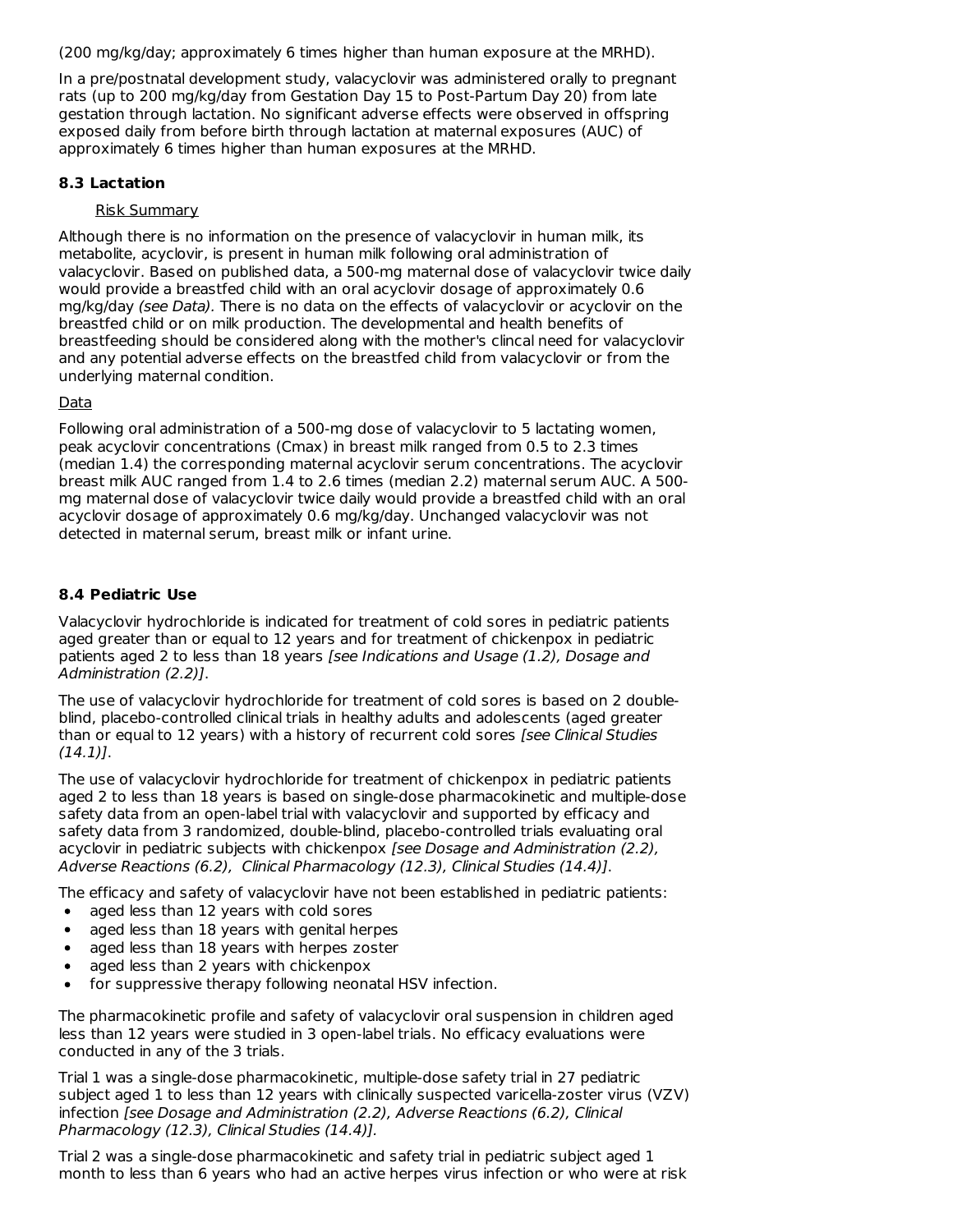for herpes virus infection. Fifty-seven subjects were enrolled and received a single dose of 25 mg/kg valacyclovir oral suspension. In infants and children aged 3 months to less than 6 years, this dose provided comparable systemic acyclovir exposures to that from a 1-gram dose of valacyclovir in adults (historical data). In infants aged 1 month to less than 3 months, mean acyclovir exposures resulting from a 25-mg/kg dose were higher (C<sub>max</sub>: ↑30%, AUC: ↑60%) than acyclovir exposures following a 1-gram dose of valacyclovir in adults. Acyclovir is not approved for suppressive therapy in infants and children following neonatal HSV infections; therefore valacyclovir is not recommended for this indication because efficacy cannot be extrapolated from acyclovir.

Trial 3 was a single-dose pharmacokinetic, multiple-dose safety trial in 28 pediatric subjects aged 1 to less than 12 years with clinically suspected HSV infection. None of the subjects enrolled in this trial had genital herpes. Each subject was dosed with valacyclovir oral suspension, 10 mg/kg twice daily for 3 to 5 days. Acyclovir systemic exposures in pediatric subjects following valacyclovir oral suspension were compared with historical acyclovir systemic exposures in immunocompetent adults receiving the solid oral dosage form of valacyclovir or acyclovir for the treatment of recurrent genital herpes. The mean projected daily acyclovir systemic exposures in pediatric subjects across all age-groups (1 to less than 12 years) were lower (C<sub>max</sub>: ↓20%, AUC: ↓33%) compared with the acyclovir systemic exposures in adults receiving valacyclovir 500 mg twice daily but were higher (daily AUC: ↑16%) than systemic exposures in adults receiving acyclovir 200 mg 5 times daily. Insufficient data are available to support valacyclovir for the treatment of recurrent genital herpes in this age-group because clinical information on recurrent genital herpes in young children is limited; therefore, extrapolating efficacy data from adults to this population is not possible. Moreover, valacyclovir has not been studied in children aged 1 to less than 12 years with recurrent genital herpes.

# **8.5 Geriatric Use**

Of the total number of subjects in clinical trials of valacyclovir hydrochloride, 906 were 65 and over, and 352 were 75 and over. In a clinical trial of herpes zoster, the duration of pain after healing (post-herpetic neuralgia) was longer in subject 65 and older compared with younger adults. Elderly patients are more likely to have reduced renal function and require dose reduction. Elderly patients are also more likely to have renal or CNS adverse events [see Dosage and Administration (2.4), Warnings and Precautions (5.2, 5.3), Clinical Pharmacology (12.3)].

#### **8.6 Renal Impairment**

Dosage reduction is recommended when administering Valacyclovir hydrochloride to patients with renal impairment [see Dosage and Administration (2.4), Warnings and Precautions (5.2, 5.3)].

# **10 OVERDOSAGE**

Caution should be exercised to prevent inadvertent overdose [see Use in Specific Populations (8.5, 8.6)]. Precipitation of acyclovir in renal tubules may occur when the solubility (2.5 mg/mL) is exceeded in the intratubular fluid. In the event of acute renal failure and anuria, the patient may benefit from hemodialysis until renal function is restored [see Dosage and Administration (2.4)].

#### **11 DESCRIPTION**

Valacyclovir hydrochloride USP is the hydrochloride salt of the L-valyl ester of the antiviral drug acyclovir.

Valacyclovir tablets, USP are for oral administration. Each tablet contains valacyclovir hydrochloride USP equivalent to 500 mg or 1 gram valacyclovir and the inactive ingredients croscarmellose sodium, FD&C Blue #2, hydrogenated castor oil, hypromellose, polyethylene glycol, polysorbate 80, starch (corn), and titanium dioxide.

The chemical name of valacyclovir hydrochloride is L-valine, 2-[(2-amino-1,6-dihydro-6 oxo-9H-purin-9-yl)methoxy]ethyl ester, monohydrochloride. It has the following structural formula: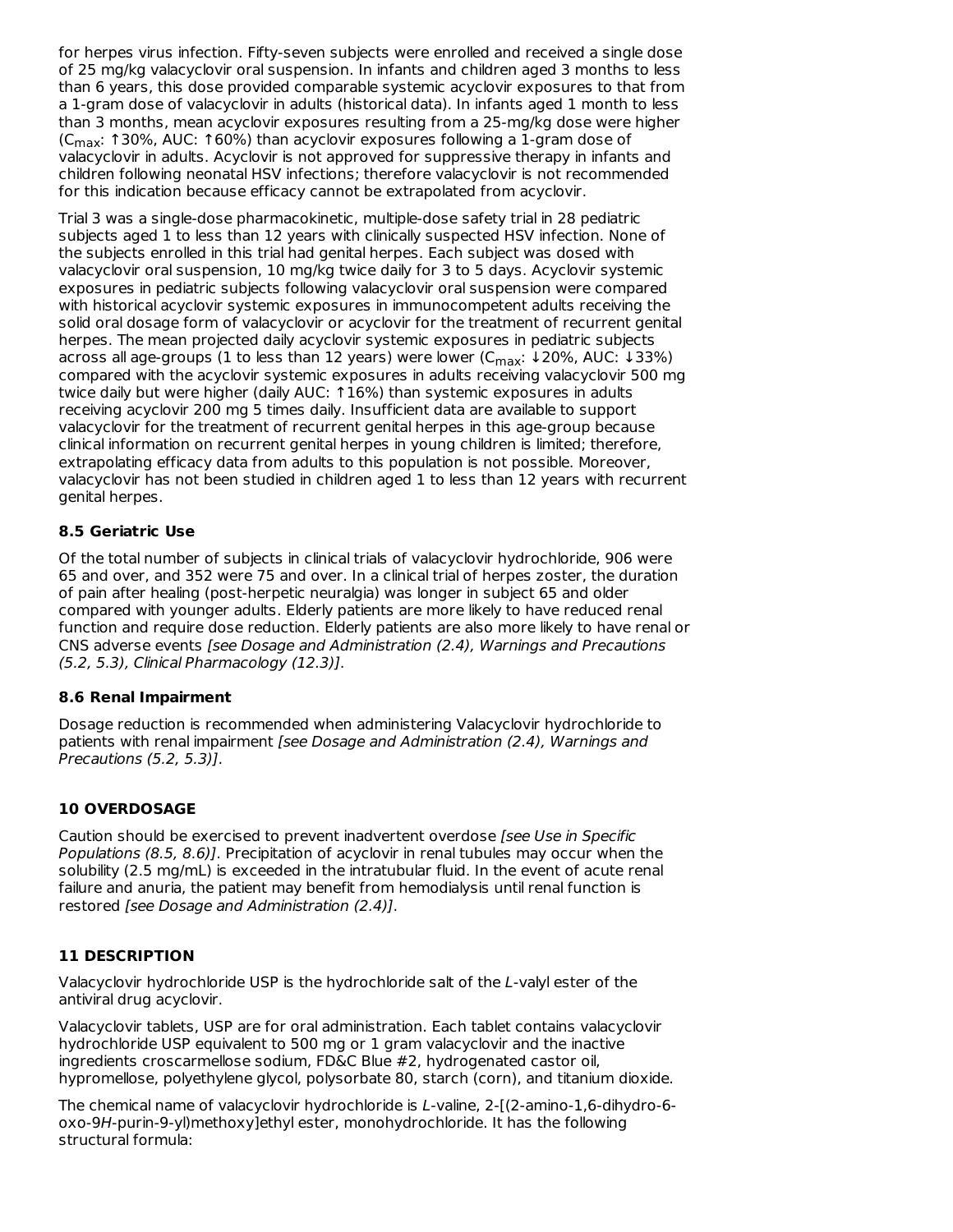

**Image**

Valacyclovir hydrochloride USP is a white to off-white powder with the molecular formula  $C_{13}H_{20}N_6O_4\cdot$ HCl and a molecular weight of 360.80. The maximum solubility in water at 25°C is 174 mg/mL. The p $k_{\sf a}$ s for valacyclovir hydrochloride are 1.90, 7.47, and 9.43.

# **12 CLINICAL PHARMACOLOGY**

#### **12.1 Mechanism of Action**

Valacyclovir is an antiviral drug active against  $\alpha$ -herpes viruses [see Microbiology (12.4)].

#### **12.3 Pharmacokinetics**

The pharmacokinetics of valacyclovir and acyclovir after oral administration of valacyclovir hydrochloride have been investigated in 14 volunteer trials involving 283 adults and in 3 trials involving 112 pediatric subjects aged 1 month to less than 12 years.

#### Pharmacokinetics in Adults

Absorption and Bioavailability: After oral administration, valacyclovir hydrochloride is rapidly absorbed from the gastrointestinal tract and nearly completely converted to acyclovir and L-valine by first-pass intestinal and/or hepatic metabolism.

The absolute bioavailability of acyclovir after administration of valacyclovir hydrochloride is 54.5%  $\pm$  9.1% as determined following a 1-gram oral dose of valacyclovir hydrochloride and a 350 mg intravenous acyclovir dose to 12 healthy volunteers. Acyclovir bioavailability from the administration of valacyclovir hydrochloride is not altered by administration with food (30 minutes after an 873 Kcal breakfast, which included 51 grams of fat).

Acyclovir pharmacokinetic parameter estimates following administration of valacyclovir hydrochloride to healthy adult volunteers are presented in Table 3. There was a less than dose-proportional increase in acyclovir maximum concentration (C<sub>max</sub>) and area under the acyclovir concentration-time curve (AUC) after single-dose and multiple-dose administration (4 times daily) of valacyclovir hydrochloride from doses between 250 mg to 1 gram.

There is no accumulation of acyclovir after the administration of valacyclovir at the recommended dosage regimens in adults with normal renal function.

#### **Table 3. Mean (**±**SD) Plasma Acyclovir Pharmacokinetic Parameters Following Administration of Valacyclovir Hydrochloride to Healthy Adult Volunteers**

| Dose | Single-Dose<br>Administration<br>$(N = 8)$ | Multiple-Dose<br>Administration<br>$(N = 24, 8$ per<br>treatment<br>arm) |
|------|--------------------------------------------|--------------------------------------------------------------------------|
|      |                                            |                                                                          |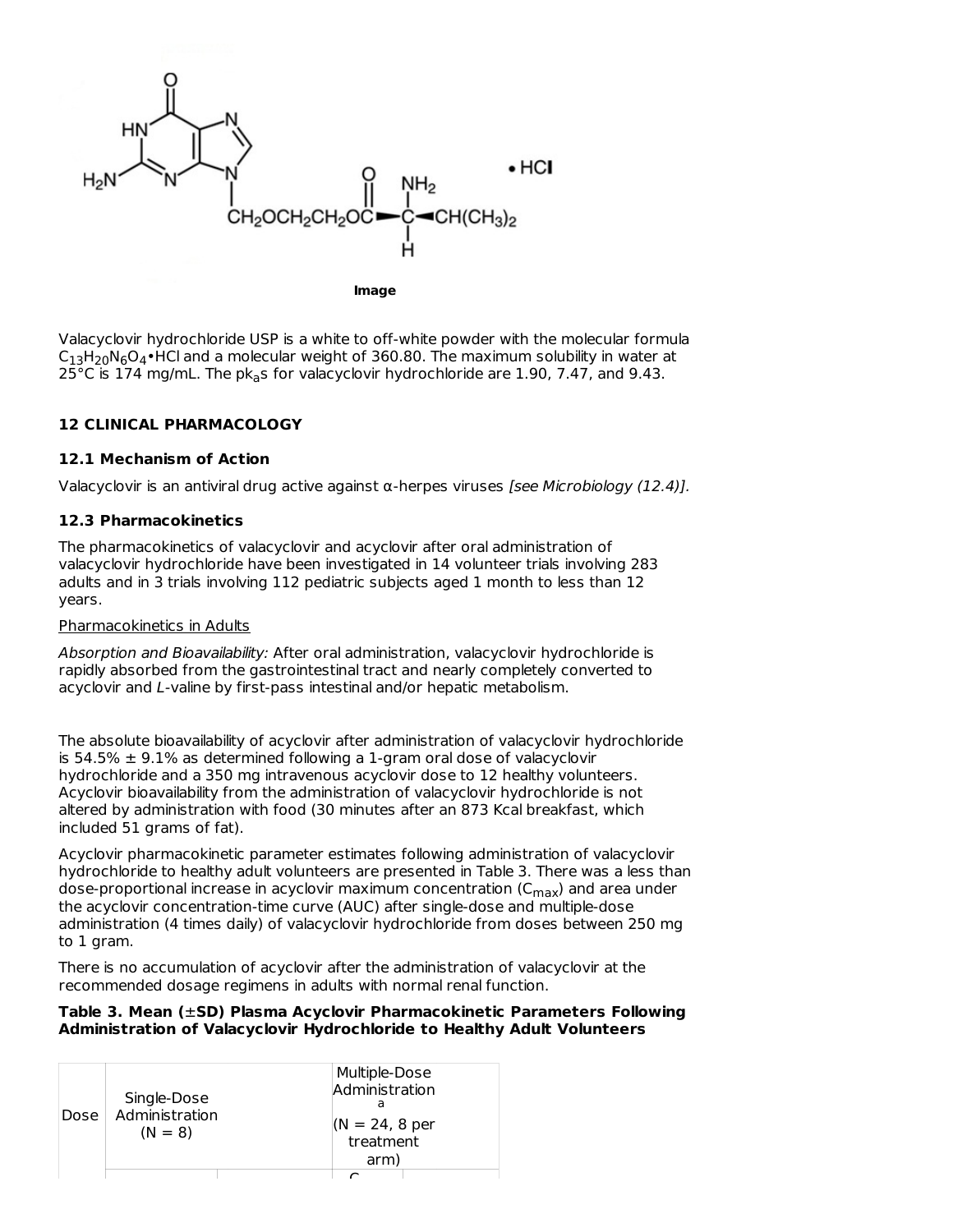|             | $C_{\text{max}} (\pm SD)$<br>(mcq/mL) | $AUC$ ( $\pm SD$ )<br>$(h\bullet mcg/mL)$ | $L_{\text{max}}$<br>$(\pm SD)$<br>(mcg/mL) | AUC $(\pm SD)$<br>$(h\bullet mcg/mL)$ |
|-------------|---------------------------------------|-------------------------------------------|--------------------------------------------|---------------------------------------|
| 100<br>mg   | $0.83 \ (\pm 0.14)$                   | $2.28 \ (\pm 0.40)$                       | ND                                         | ND.                                   |
| 250<br>mg   | $2.15 \ (\pm 0.50)$                   | $5.76 \ (\pm 0.60)$                       | 2.11<br>$(\pm 0.33)$                       | 5.66 $(\pm 1.09)$                     |
| 500<br>mg   | 3.28 $(\pm 0.83)$                     | $11.59 \ (\pm 1.79)$                      | 3.69<br>(±0.87)                            | $9.88 (\pm 2.01)$                     |
| 750<br>mg   | $4.17 \ (\pm 1.14)$                   | $14.11 (\pm 3.54)$                        | ND                                         | ND.                                   |
| 1,000<br>mg | $5.65 (\pm 2.37)$                     | 19.52 $(\pm 6.04)$                        | 4.96<br>(±0.64)                            | 15.70<br>$(\pm 2.27)$                 |

<sup>a</sup> Administered 4 times daily for 11 days.

 $ND = not done$ 

Distribution: The binding of valacyclovir to human plasma proteins ranges from 13.5% to 17.9%. The binding of acyclovir to human plasma proteins ranges from 9% to 33%.

Metabolism: Valacyclovir is converted to acyclovir and L-valine by first-pass intestinal and/or hepatic metabolism. Acyclovir is converted to a small extent to inactive metabolites by aldehyde oxidase and by alcohol and aldehyde dehydrogenase. Neither valacyclovir nor acyclovir is metabolized by cytochrome P450 enzymes. Plasma concentrations of unconverted valacyclovir are low and transient, generally becoming non-quantifiable by 3 hours after administration. Peak plasma valacyclovir concentrations are generally less than 0.5 mcg/mL at all doses. After single-dose administration of 1 gram of valacyclovir hydrochloride, average plasma valacyclovir concentrations observed were 0.5, 0.4, and 0.8 mcg/mL in subjects with hepatic dysfunction, renal insufficiency, and in healthy subjects who received concomitant cimetidine and probenecid, respectively.

Elimination: The pharmacokinetic disposition of acyclovir delivered by valacyclovir is consistent with previous experience from intravenous and oral acyclovir. Following the oral administration of a single 1-gram dose of radiolabeled valacyclovir to 4 healthy subjects, 46% and 47% of administered radioactivity was recovered in urine and feces, respectively, over 96 hours. Acyclovir accounted for 89% of the radioactivity excreted in the urine. Renal clearance of acyclovir following the administration of a single 1-gram dose of valacyclovir hydrochloride to 12 healthy subjects was approximately  $255 \pm 86$ mL/min which represents 42% of total acyclovir apparent plasma clearance.

The plasma elimination half-life of acyclovir typically averaged 2.5 to 3.3 hours in all trials of valacyclovir hydrochloride in subjects with normal renal function.

#### Specific Populations

.

Patient with Renal Impairment: Reduction in dosage is recommended in patients with renal impairment [see Dosage and Administration (2.4), Use in Specific Populations (8.5),  $(8.6)$ .

Following administration of valacyclovir hydrochloride to subjects with ESRD, the average acyclovir half-life is approximately 14 hours. During hemodialysis, the acyclovir half-life is approximately 4 hours. Approximately one third of acyclovir in the body is removed by dialysis during a 4-hour hemodialysis session. Apparent plasma clearance of acyclovir in subjects on dialysis was 86.3  $\pm$  21.3 mL/min/1.73 m<sup>2</sup>compared with 679.16  $\pm$  162.76  $mL/min/1.73 m<sup>2</sup>$ in healthy subjects

Patient with Hepatic Impairment: Administration of valacyclovir hydrochloride to subjects with moderate (biopsy-proven cirrhosis) or severe (with and without ascites and biopsyproven cirrhosis) liver disease indicated that the rate but not the extent of conversion of valacyclovir to acyclovir is reduced, and the acyclovir half-life is not affected. Dosage modification is not recommended for patients with cirrhosis.

Patient with HIV-1 Disease: In 9 subjects with HIV-1 disease and CD4+ cell counts less than 150 cells/mm $^3$ who received valacyclovir hydrochloride at a dosage of 1 gram 4 times daily for 30 days, the pharmacokinetics of valacyclovir and acyclovir were not different from that observed in healthy subjects.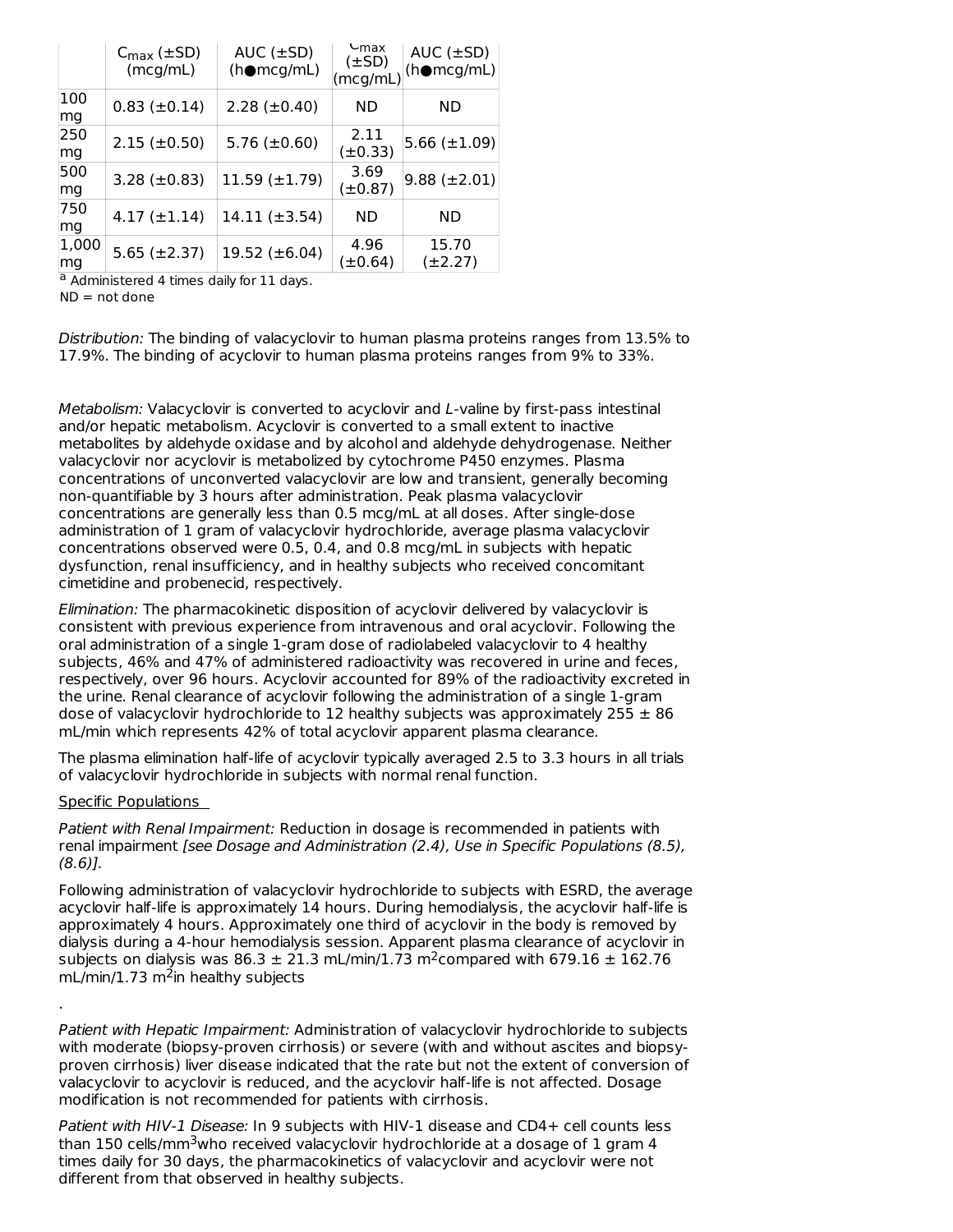Geriatrics Patients: After single-dose administration of 1 gram of valacyclovir hydrochloride in healthy geriatric subjects, the half-life of acyclovir was  $3.11 \pm 0.51$ hours, compared with 2.91  $\pm$  0.63 hours in healthy younger adult subjects. The pharmacokinetics of acyclovir following single- and multiple-dose oral administration of valacyclovir hydrochloride in geriatric subjects varied with renal function. Dose reduction may be required in geriatric patients, depending on the underlying renal status of the patient [see Dosage and Administration (2.4), Use in Specific Populations (8.5, 8.6)].

Pediatrics Patients: Acyclovir pharmacokinetics have been evaluated in a total of 98 pediatric subjects (aged 1 month to less than 12 years) following administration of the first dose of an extemporaneous oral suspension of valacyclovir [see Adverse Reactions (6.2), Use in Specific Populations (8.4)]. Acyclovir pharmacokinetic parameter estimates following a 20 mg/kg dose are provided in Table 4.

**Table 4. Mean (**±**SD) Plasma Acyclovir Pharmacokinetic Parameter Estimates Following First-Dose Administration of 20 mg/kg Valacyclovir Oral Suspension to Pediatric subjects vs. 1 Gram Single Dose of Valacyclovir Hydrochloride to Adults**

| <b>Parameter</b>                                                                                   |           | <b>Adults</b><br>1-gram Solid<br><b>Dose</b><br>οf<br>Valacyclovir<br>hydrochloride<br>а<br>$(n = 15)$ |                                        |                                            |
|----------------------------------------------------------------------------------------------------|-----------|--------------------------------------------------------------------------------------------------------|----------------------------------------|--------------------------------------------|
|                                                                                                    | $(n = 6)$ | $ 1 - 2 \text{ year} $ 2 - <6 year<br>$(n = 12)$                                                       | $6 - 12$ year<br>$(n = 8)$             |                                            |
| <b>AUC</b><br>$\langle \text{mcg} \cdot \text{h} / \text{mL} \rangle$<br>$C_{\text{max}}$ (mcg/mL) |           | $ 14.4 \ (\pm 6.26)  10.1 \ (\pm 3.35)$<br>$ 4.03 \ (\pm 1.37)  3.75 \ (\pm 1.14)$                     | $13.1 (\pm 3.43)$<br>$4.71 (\pm 1.20)$ | $17.2 \ (\pm 3.10)$<br>$4.72 \ (\pm 1.37)$ |

<sup>a</sup> Historical estimates using pediatric pharmacokinetic sampling schedule.

#### Drug Interactions Studies

When valacyclovir hydrochloride is coadministered with antacids, cimetidine and/or probenecid, digoxin, or thiazide diuretics in patients with normal renal function, the effects are not considered to be of clinical significance (see below). Therefore, when valacyclovir hydrochloride is coadministered with these drugs in patients with normal renal function, no dosage adjustment is recommended.

Antacids: The pharmacokinetics of acyclovir after a single dose of valacyclovir hydrochloride (1 gram) were unchanged by coadministration of a single dose of antacids  $(A|^{3+}$ or Mg<sup>++</sup>).

*Cimetidine:* Acyclovir C<sub>max</sub> and AUC following a single dose of valacyclovir hydrochloride (1 gram) increased by 8% and 32%, respectively, after a single dose of cimetidine (800 mg).

*Cimetidine plus Probenecid: A*cyclovir C<sub>max</sub> and AUC following a single dose of valacyclovir hydrochloride (1 gram) increased by 30% and 78%, respectively, after a combination of cimetidine and probenecid, primarily due to a reduction in renal clearance of acyclovir.

Digoxin: The pharmacokinetics of digoxin were not affected by coadministration of valacyclovir hydrochloride 1 gram 3 times daily, and the pharmacokinetics of acyclovir after a single dose of valacyclovir hydrochloride (1 gram) was unchanged by coadministration of digoxin (2 doses of 0.75 mg).

*Probenecid:* Acyclovir C<sub>max</sub> and AUC following a single dose of valacyclovir hydrochloride (1 gram) increased by 22% and 49%, respectively, after probenecid (1 gram).

Thiazide Diuretics: The pharmacokinetics of acyclovir after a single dose of valacyclovir hydrochloride (1 gram) were unchanged by coadministration of multiple doses of thiazide diuretics.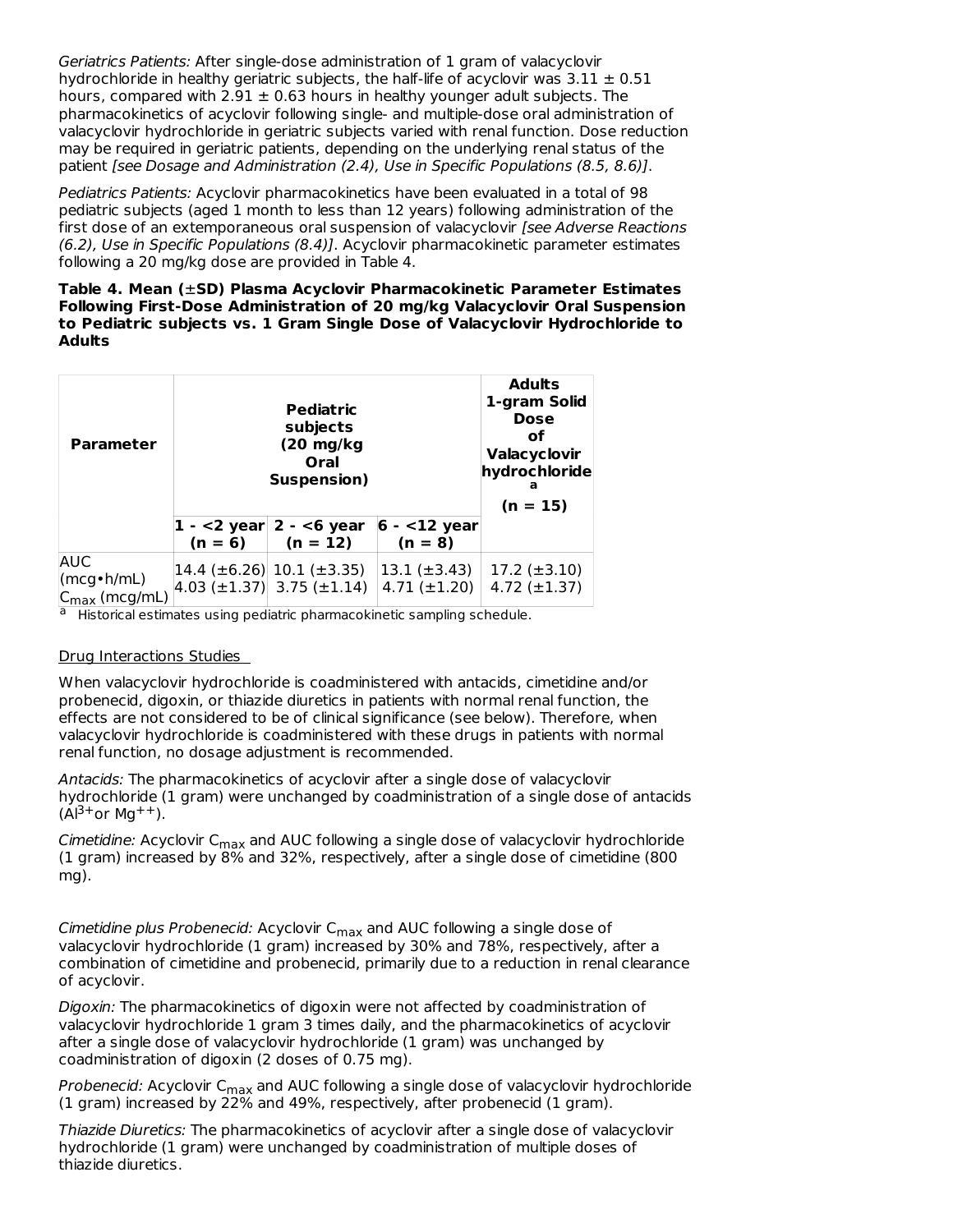# **12.4 Microbiology**

#### Mechanism of Action

Valacyclovir is a deoxynucleoside analogue DNA polymerase inhibitor. Valacyclovir hydrochloride is rapidly converted to acyclovir which has demonstrated antiviral activity against HSV types 1 (HSV-1) and 2 (HSV-2) and VZV both in cell culture and in vivo.

Acyclovir is a synthetic purine deoxynucleoside that is phosphorylated intracellularly by the viral encoded thymidine kinase (TK; pUL23) of HSV or VZV into acyclovir monophosphate, a nucleotide analogue. The monophosphate is further converted into diphosphate by cellular guanylate kinase and into triphosphate by a number of cellular enzymes. In biochemical assays, acyclovir triphosphate inhibits replication of α-herpes viral DNA. This is accomplished in 3 ways: 1) competitive inhibition of viral DNA polymerase, 2) incorporation and termination of the growing viral DNA chain, and 3) inactivation of the viral DNA polymerase. The greater antiviral activity of acyclovir against HSV compared with VZV is due to its more efficient phosphorylation by the viral TK.

#### Antiviral Activity

The quantitative relationship between the cell culture susceptibility of herpes viruses to antivirals and the clinical response to therapy has not been established in humans, and virus sensitivity testing has not been standardized. Sensitivity testing results, expressed as the concentration of drug required to inhibit by 50% the growth of virus in cell culture  $(EC_{50})$ , vary greatly depending upon a number of factors. Using plaque-reduction assays, the  $\mathsf{EC}_{50}$  values against herpes simplex virus isolates range from 0.09 to 60 microM (0.02 to 13.5 mcg/mL) for HSV-1 and from 0.04 to 44 microM (0.01 to 9.9 mcg/mL) for HSV-2. The  $\mathsf{EC}_{50}$  values for acyclovir against most laboratory strains and clinical isolates of VZV range from 0.53 to 48 microM (0.12 to 10.8 mcg/mL). Acyclovir also demonstrates activity against the Oka vaccine strain of VZV with a mean  $\mathsf{EC}_{50}$ value of 6 microM (1.35 mcg/mL).

#### **Resistance**

In Cell Culture: Acyclovir-resistant HSV-1, HSV-2, and VZV strains were isolated in cell culture. Acyclovir-resistant HSV and VZV resulted from mutations in the viral thymidine kinase (TK, pUL23) and DNA polymerase (POL; pUL30) genes. Frameshifts were commonly isolated and result in premature truncation of the HSV TK product with consequent decreased susceptibility to acyclovir. Mutations in the viral TK gene may lead to complete loss of TK activity (TK negative), reduced levels of TK activity (TK partial), or alteration in the ability of viral TK to phosphorylate the drug without an equivalent loss in the ability to phosphorylate thymidine (TK altered). In cell culture, acyclovir resistanceassociated substitutions in TK of HSV-1 and HSV-2 were observed (Table 5).

#### **Table 5. Summary of Acyclovir Resistance-Associated Amino Acid Substitutions in Cell Culture**

| <b>Virus</b> |            | <b>Gene Substitution</b>                                                                                                                                                                                                                                                             |
|--------------|------------|--------------------------------------------------------------------------------------------------------------------------------------------------------------------------------------------------------------------------------------------------------------------------------------|
| HSV-1        | ТK         | P5A, H7Q, L50V, G56V,<br>G59R/V/W/A, G61A/V, K62I/N,<br>T63A, E83K, P84L/S, R89W,<br>D116N, P131S, P155R, F161I/C,<br>R163H/P. A167V. P173L.<br>R176Q/W, Q185R, A189L/V,<br>G200S, G206R, R216S, R220H,<br>L227F, Y239S, T245M,<br>Q261stop, R281stop, T287M,<br>M322K, C336Y, V348A |
| HSV-2        | TK         | L69P. C172R. A175V. T288M                                                                                                                                                                                                                                                            |
| HSV-1        | <b>POL</b> | D368A, Y557S, E597D, V621S,<br>L702H, A719V, S742N, N815S,<br>V817M. Y818C. G841C/S                                                                                                                                                                                                  |
| HSV-2        | POL        | No substitutions detected                                                                                                                                                                                                                                                            |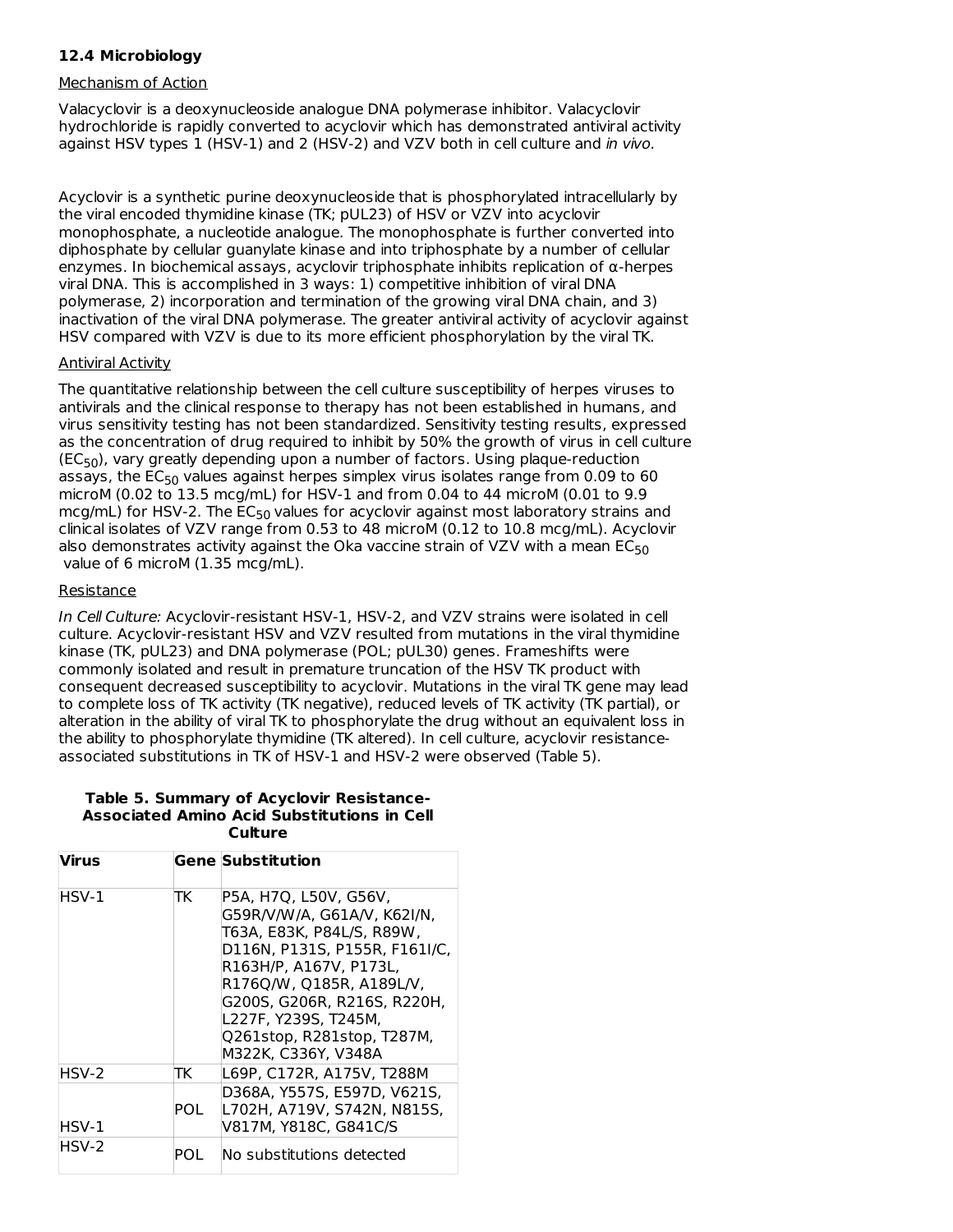HSV-Infected Patients: Clinical HSV-1 and HSV-2 isolates obtained from patients who failed treatment for their  $\alpha$ -herpes virus infections were evaluated for genotypic changes in the TK and POL genes and for phenotypic resistance to acyclovir (Table 6). HSV isolates with frameshift mutations and resistance-associated substitutions in TK and POL were identified. The listing of substitutions in the HSV TK and POL leading to decreased susceptibility to acyclovir is not all inclusive and additional changes will likely be identified in HSV variants isolated from patients who fail acyclovir-containing regimens. The possibility of viral resistance to acyclovir should be considered in patients who fail to respond or experience recurrent viral shedding during therapy.

| Virus   | Gene       | Substitution                                                                                                                                                                                                                                                                                                                                                                                                                                                                                                                                                                                                                                                                                  |
|---------|------------|-----------------------------------------------------------------------------------------------------------------------------------------------------------------------------------------------------------------------------------------------------------------------------------------------------------------------------------------------------------------------------------------------------------------------------------------------------------------------------------------------------------------------------------------------------------------------------------------------------------------------------------------------------------------------------------------------|
| $HSV-1$ | TK         | G6C, R32H, R41H, R51W,<br>Y53C/D/H, Y53stop, D55N,<br>G56D/E/S, P57H, G58N/R, G59R,<br>G61A/E/W, K62N, T63I, Q67stop,<br>S74stop, Y80N, E83K, P84L, Y87H,<br>E95stop, T103P, Q104H,<br>Q104stop, H105P, M121K/L/R,<br>Q125N, M128L, G129D, I143V,<br>A156V, D162A/H/N, R163G/H,<br>L170P, Y172C, P173L/R, A174P,<br>A175V, R176Q/W, R176stop,<br>L178R, S181N, A186P, V187M,<br>A189V, V192A, G200C/D/S, T201P,<br>T202A, V204G, A207P, L208F/H,<br>R216C/H, R220C/H, R221C/H,<br>R222C/H, E226K, D229H, L242P,<br>T245M/P, L249P, Q250stop,<br>C251G, E257K, Q261R, A265T,<br>R281stop, T287M, L288stop,<br>L291R, L297S, L315S, L327R,<br>C336Y, C336stop, Q342stop,<br>T354P, L364P, A365T |
| HSV-2   | TK         | G25A, R34C, G39E, R51W,<br>Y53N/D, G59P, G61A/E/W, S66P,<br>A72S, D78N, P85S, R86P, A94V,<br>L98stop, N100H, I101S,<br>Q103stop, Q105P, A125T, T131P,<br>Y133F, D137stop, F140L, L158P,<br>S169P, R177W, S182N,<br>M183Istop, V192M, G201D,<br>R217H, R221C/H, Q222stop,<br>R223H, D229stop, Y239stop,<br>D231N, L263stop, R271V, P272S,<br>D273R, T287M, C337Y                                                                                                                                                                                                                                                                                                                               |
| $HSV-1$ | <b>POL</b> | K532T, S559L, Q570R, L583V,<br>A605V, V621S, A657T, D672N,<br>V715G, A719T/V, S724N, F733C,<br>E771Q, S775N, L778M, E798K,<br>V813M, N815S, G841S, R842S,<br>1890M, V958L, H1228D                                                                                                                                                                                                                                                                                                                                                                                                                                                                                                             |
| HSV-2   | POL        | E250Q, D307N, K533E, A606V,<br>C625R, R628C, E678G, A724V,<br>S725G, S729N, I731F, Q732R,<br>D785N, M789K/T, V818A, N820S,<br>Y823C, Q829R, T843A, M910T,<br>D912N/V, A915V, F923L, T934A,<br>R964H                                                                                                                                                                                                                                                                                                                                                                                                                                                                                           |

### **Table 6. Summary of Acyclovir Resistance-Associated Amino Acid Substitutions Observed in Treated Patients**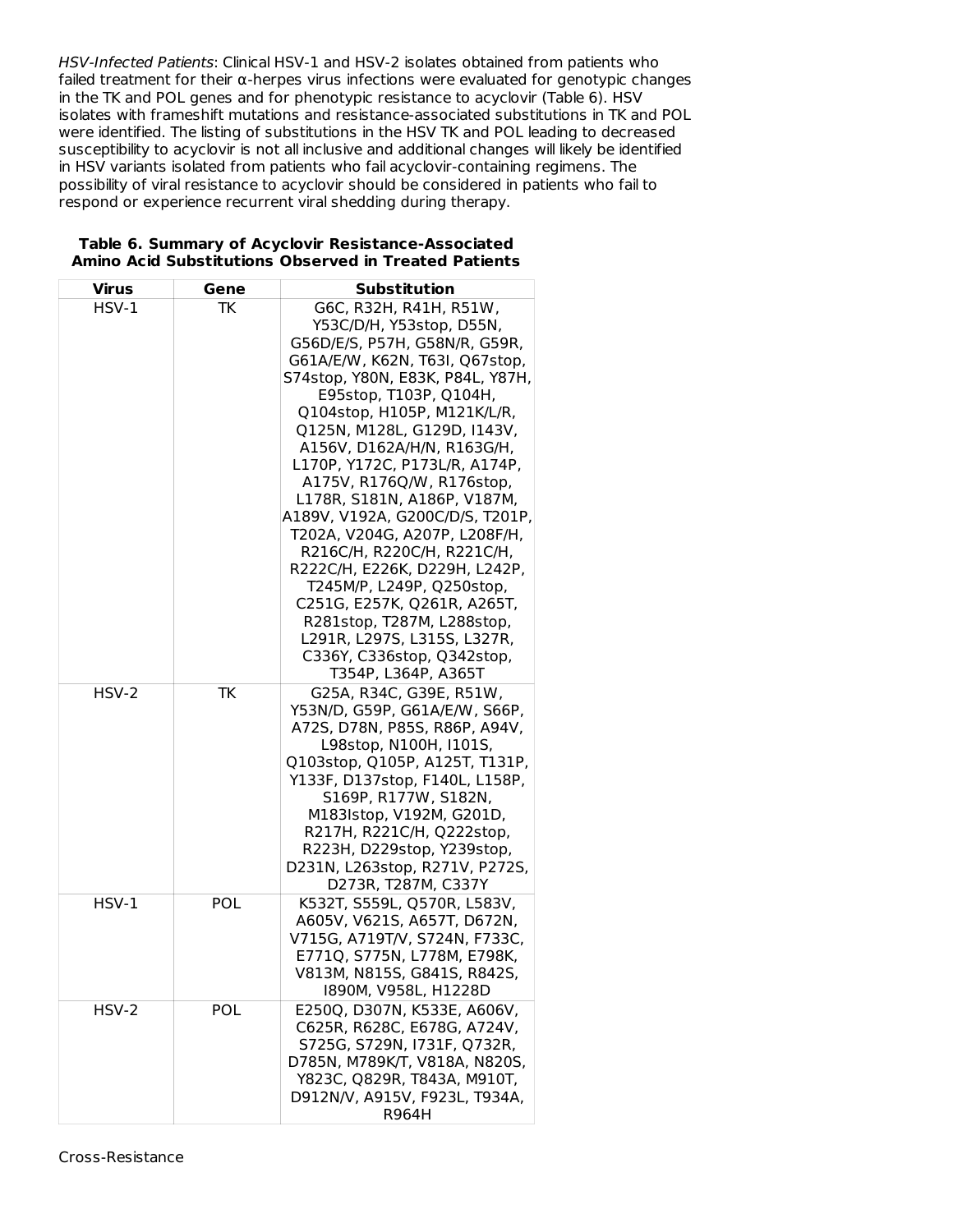Cross-resistance has been observed among HSV isolates carrying frameshift mutations and resistance-associated substitutions, which confer reduced susceptibility to penciclovir, famciclovir (FCV), and foscarnet (FOS) (Table 7).

| Cross-<br>Resistant Drug | Virus/Gene | Substitution                                                                                                                                                                                                                                                                                                                                |
|--------------------------|------------|---------------------------------------------------------------------------------------------------------------------------------------------------------------------------------------------------------------------------------------------------------------------------------------------------------------------------------------------|
| <b>PCV/FCV</b>           | HSV-1 TK   | G6C, R32H, R51W, Y53C/H/N, H58N,<br>G61A, S74stop, E83K, P84L, T103P,<br>Q104stop, D116N, M121R, I143V,<br>P155R, R163G/H, A167V, L170P,<br>Y172C. P173L. A174P. R176O/W.<br>Q185R, A186P, A189L/V, G200D/S,<br>G206R, L208H, R216C, R220H,<br>R222C/H, Y239S, T245M, Q250stop,<br>Q261stop, R281stop, T287M, L315S,<br>M322K, C336Y, V348A |
|                          | HSV-1 POL  | A657T, D672N, V715G, A719V,<br>S724N, E798K, N815S, G841C/S                                                                                                                                                                                                                                                                                 |
|                          | $HSV-2TK$  | G39E, R51W, Y53N, R86P, Y133F,<br>R177W, R221H, T288M                                                                                                                                                                                                                                                                                       |
|                          |            | HSV-2 POL K533E, A606V, C625R, R628C, S729N,<br>Q732R, M789K/T, V818A, N820S,<br>F923L, T934A                                                                                                                                                                                                                                               |
| <b>FOS</b>               | HSV-1 POL  | D368A, A605V, D672N, L702H,<br>V715G, A719T/V, S724N, L778M,<br>E798K, V813M, N815S, V817M,<br>G841C/S, I890M                                                                                                                                                                                                                               |
|                          |            | HSV-2 POL K533E, A606V, C625R, R628C, A724V,<br>S725G, S729N, I731F, Q732R,<br>M789K/T, V818A, Y823C, D912V,<br>F923L, T934A, R964H                                                                                                                                                                                                         |

#### **Table 7. Summary of Acyclovir Resistance-Associated Amino Acid Substitutions Conferring Cross-Resistance to PCV, FCV or FOS**

#### **13 NONCLINICAL TOXICOLOGY**

#### **13.3 Carcinogenesis, Mutagenesis, Impairment of Fertility**

The data presented below include references to the steady-state acyclovir AUC observed in humans treated with 1 gram of valacyclovir hydrochloride given orally 3 times a day to treat herpes zoster. Plasma drug concentrations in animal studies are expressed as multiples of human exposure to acyclovir [see Clinical Pharmacology  $(12.3)$ ].

#### Carcinogenesis

Valacyclovir was noncarcinogenic in lifetime carcinogenicity bioassays at single daily doses (gavage) of valacyclovir giving plasma acyclovir concentrations equivalent to human levels in the mouse bioassay and 1.4 to 2.3 times human levels in the rat bioassay. There was no significant difference in the incidence of tumors between treated and control animals, nor did valacyclovir shorten the latency of tumors.

#### Mutagenesis

Valacyclovir was tested in 5 genetic toxicity assays. An Ames assay was negative in the absence or presence of metabolic activation. Also negative were an in vitro cytogenetic study with human lymphocytes and a rat cytogenetic study.

In the mouse lymphoma assay, valacyclovir was not mutagenic in the absence of metabolic activation. In the presence of metabolic activation (76% to 88% conversion to acyclovir), valacyclovir was mutagenic.

Valacyclovir was mutagenic in a mouse micronucleus assay.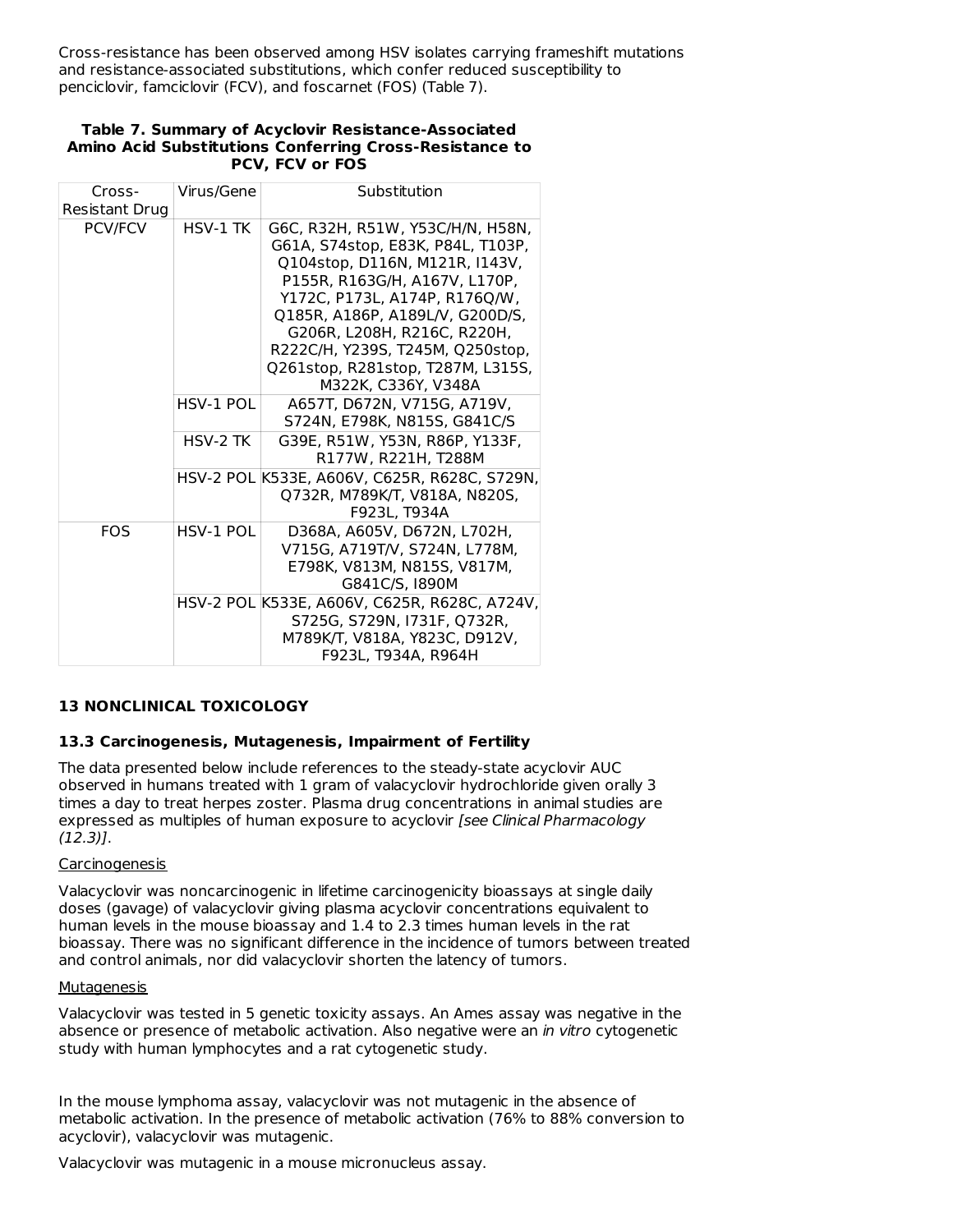#### Impairment of Fertility

Valacyclovir did not impair fertility or reproduction in male or female rats at acyclovir exposures (AUC) 6 times higher than in humans given the MRHD. Testicular atrophy occurred in male rats (orally dosed for 97 days at 18 times the MRHD) and was reversible.

### **14 CLINICAL STUDIES**

### **14.1 Cold Sores (Herpes Labialis)**

Two double-blind, placebo-controlled clinical trials were conducted in 1,856 healthy adults and adolescents (aged greater than or equal to 12 years) with a history of recurrent cold sores. Subjects self-initiated therapy at the earliest symptoms and prior to any signs of a cold sore. The majority of subjects initiated treatment within 2 hours of onset of symptoms. Subjects were randomized to valacyclovir hydrochloride 2 grams twice daily on Day 1 followed by placebo on Day 2, valacyclovir hydrochloride 2 grams twice daily on Day 1 followed by 1 gram twice daily on Day 2, or placebo on Days 1 and 2.

The mean duration of cold sore episodes was about 1 day shorter in treated subjects as compared with placebo. The 2 day regimen did not offer additional benefit over the 1 day regimen.

No significant difference was observed between subjects receiving valacyclovir hydrochloride or placebo in the prevention of progression of cold sore lesions beyond the papular stage.

### **14.2 Genital Herpes Infections**

#### Initial Episode

Six hundred forty-three immunocompetent adults with first-episode genital herpes who presented within 72 hours of symptom onset were randomized in a double-blind trial to receive 10 days of valacyclovir hydrochloride 1 gram twice daily ( $n = 323$ ) or oral acyclovir 200 mg 5 times a day ( $n = 320$ ). For both treatment groups: the median time to lesion healing was 9 days, the median time to cessation of pain was 5 days, and the median time to cessation of viral shedding was 3 days.

#### Recurrent Episodes

Three double-blind trials (2 of them placebo-controlled) in immunocompetent adults with recurrent genital herpes were conducted. Subjects self-initiated therapy within 24 hours of the first sign or symptom of a recurrent genital herpes episode.

In 1 trial, subjects were randomized to receive 5 days of treatment with either valacyclovir hydrochloride 500 mg twice daily ( $n = 360$ ) or placebo ( $n = 259$ ). The median time to lesion healing was 4 days in the group receiving valacyclovir hydrochloride 500 mg versus 6 days in the placebo group, and the median time to cessation of viral shedding in subjects with at least 1 positive culture (42% of the overall trial population) was 2 days in the group receiving valacyclovir hydrochloride 500 mg versus 4 days in the placebo group. The median time to cessation of pain was 3 days in the group receiving valacyclovir hydrochloride 500 mg versus 4 days in the placebo group. Results supporting efficacy were replicated in a second trial.

In a third trial, subjects were randomized to receive valacyclovir hydrochloride 500 mg twice daily for 5 days (n = 398) or valacyclovir hydrochloride 500 mg twice daily for 3 days (and matching placebo twice daily for 2 additional days) ( $n = 402$ ). The median time to lesion healing was about  $4\frac{1}{2}$  days in both treatment groups. The median time to cessation of pain was about 3 days in both treatment groups.

#### Suppressive Therapy

Two clinical trials were conducted, one in immunocompetent adults and one in HIV-1 infected adults.

A double-blind, 12-month, placebo- and active-controlled trial enrolled immunocompetent adults with a history of 6 or more recurrences per year. Outcomes for the overall trial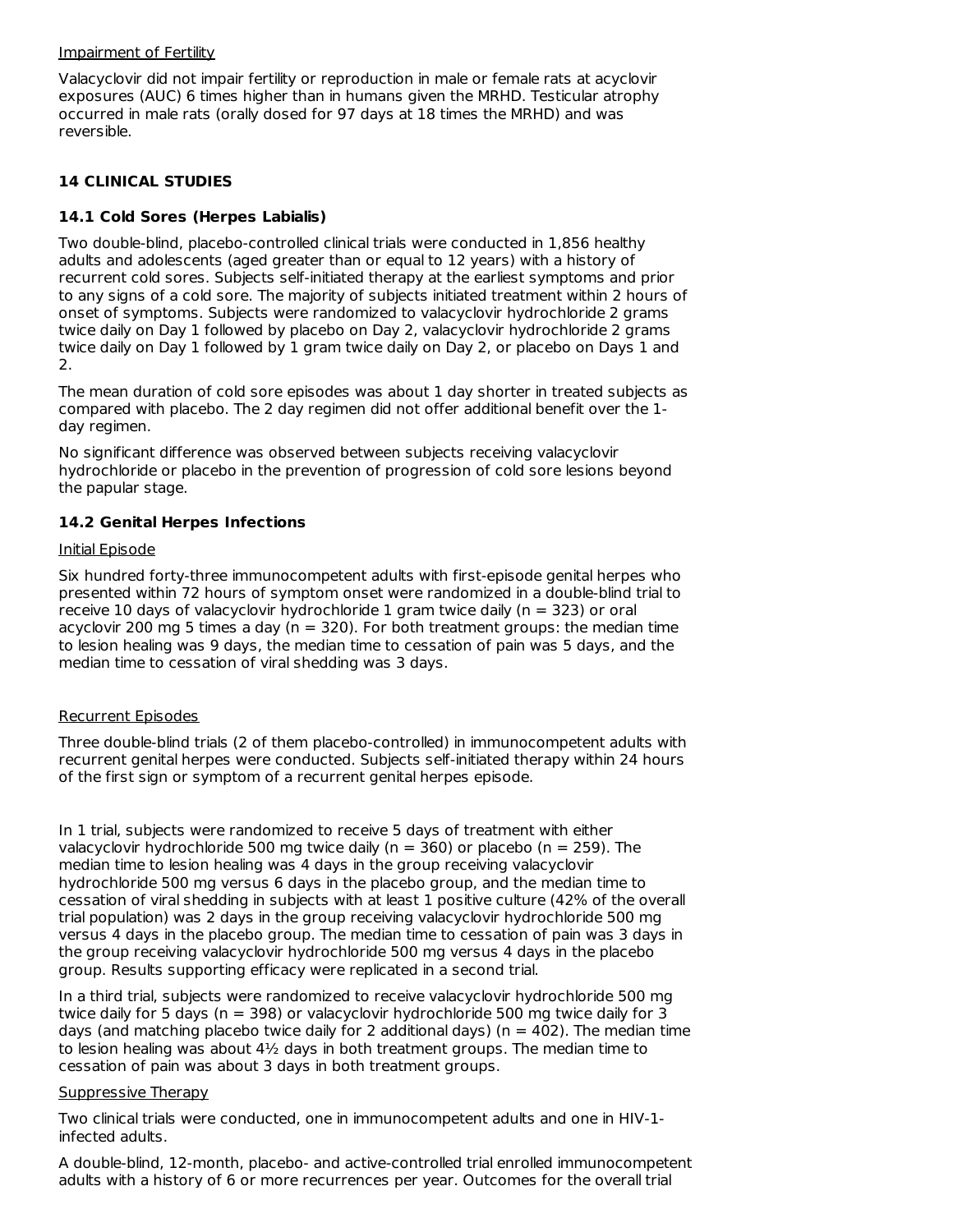|                      |                        | 6      |        | 12                           |        |          |
|----------------------|------------------------|--------|--------|------------------------------|--------|----------|
|                      |                        | Months |        | Months                       |        |          |
|                      |                        | Oral   |        |                              | Oral   |          |
|                      | Valacyclovir Acyclovir |        |        | Valacyclovir Acyclovir       |        |          |
|                      | hydrochloride 400 mg   |        |        | Placebo Hydrochloride 400 mg |        | Placebol |
| Outcome              | 1 gram Once            | Twice  | $(n =$ | 1 gram Once                  | Twice  | $(n =$   |
|                      | Daily                  | Daily  | 134)   | Daily                        | Daily  | 134)     |
|                      | $(n = 269)$            | $(n =$ |        | $(n = 269)$                  | $(n =$ |          |
|                      |                        | 267)   |        |                              | 267)   |          |
| Recurrence           | 55%                    | 54%    | 7%     | 34%                          | 34%    | 4%       |
| lfree                |                        |        |        |                              |        |          |
| Recurrences          | 35%                    | 36%    | 83%    | 46%                          | 46%    | 85%      |
| Unknown <sup>a</sup> | 10%                    | 10%    | 10%    | 19%                          | 19%    | 10%      |

### **Table 8. Recurrence Rates in Immunocompetent Adults at 6 and 12 Months**

adults with a history of 6 or more recurrences per year. Outcomes for the overall trial

a Includes lost to follow-up, discontinuations due to adverse events, and consent withdrawn.

Subjects with 9 or fewer recurrences per year showed comparable results with valacyclovir hydrochloride 500 mg once daily.

In a second trial, 293 HIV-1-infected adults on stable antiretroviral therapy with a history of 4 or more recurrences of ano-genital herpes per year were randomized to receive either valacyclovir hydrochloride 500 mg twice daily ( $n = 194$ ) or matching placebo ( $n =$ 99) for 6 months. The median duration of recurrent genital herpes in enrolled subjects was 8 years, and the median number of recurrences in the year prior to enrollment was 5. Overall, the median pretrial HIV-1 RNA was 2.6  $\log_{10}$  copies/mL. Among subjects who received valacyclovir hydrochloride, the pretrial median CD4+ cell count was 336 cells/mm<sup>3</sup>; 11% had less than 100 cells/mm<sup>3</sup>, 16% had 100 to 199 cells/mm<sup>3</sup>, 42% had 200 to 499 cells/mm<sup>3</sup>, and 31% had greater than or equal to 500 cells/mm<sup>3</sup>. Outcomes for the overall trial population are shown in Table 9.

| Outcome         | Valacyclovir<br>hydrochloride<br>500 mg Twice Daily<br>$(n = 194)$ | Placebo<br>$(n = 99)$ |
|-----------------|--------------------------------------------------------------------|-----------------------|
| Recurrence free | 65%                                                                | 26%                   |
| Recurrences     | 17%                                                                | 57%                   |
| Unknown a       | 18%                                                                | 17%                   |

**Table 9. Recurrence Rates in HIV-1-Infected Adults at 6 Months**

a Includes lost to follow-up, discontinuations due to adverse events, and consent withdrawn.

#### Reduction of Transmission of Genital Herpes

A double-blind, placebo-controlled trial to assess transmission of genital herpes was conducted in 1,484 monogamous, heterosexual, immunocompetent adult couples. The couples were discordant for HSV-2 infection. The source partner had a history of 9 or fewer genital herpes episodes per year. Both partners were counseled on safer sex practices and were advised to use condoms throughout the trial period. Source partners were randomized to treatment with either valacyclovir hydrochloride 500 mg once daily or placebo once daily for 8 months. The primary efficacy endpoint was symptomatic acquisition of HSV-2 in susceptible partners. Overall HSV-2 acquisition was defined as symptomatic HSV-2 acquisition and/or HSV-2 seroconversion in susceptible partners. The efficacy results are summarized in Table 10.

#### **Table 10. Percentage of Susceptible Partners Who Acquired HSV-2 Defined by the Primary and Selected Secondary Endpoints**

| Endpoint | Valacyclovir hydrochloride<br>$(n = 743)$ | Placebo<br>$(n = 741)$ |
|----------|-------------------------------------------|------------------------|
|----------|-------------------------------------------|------------------------|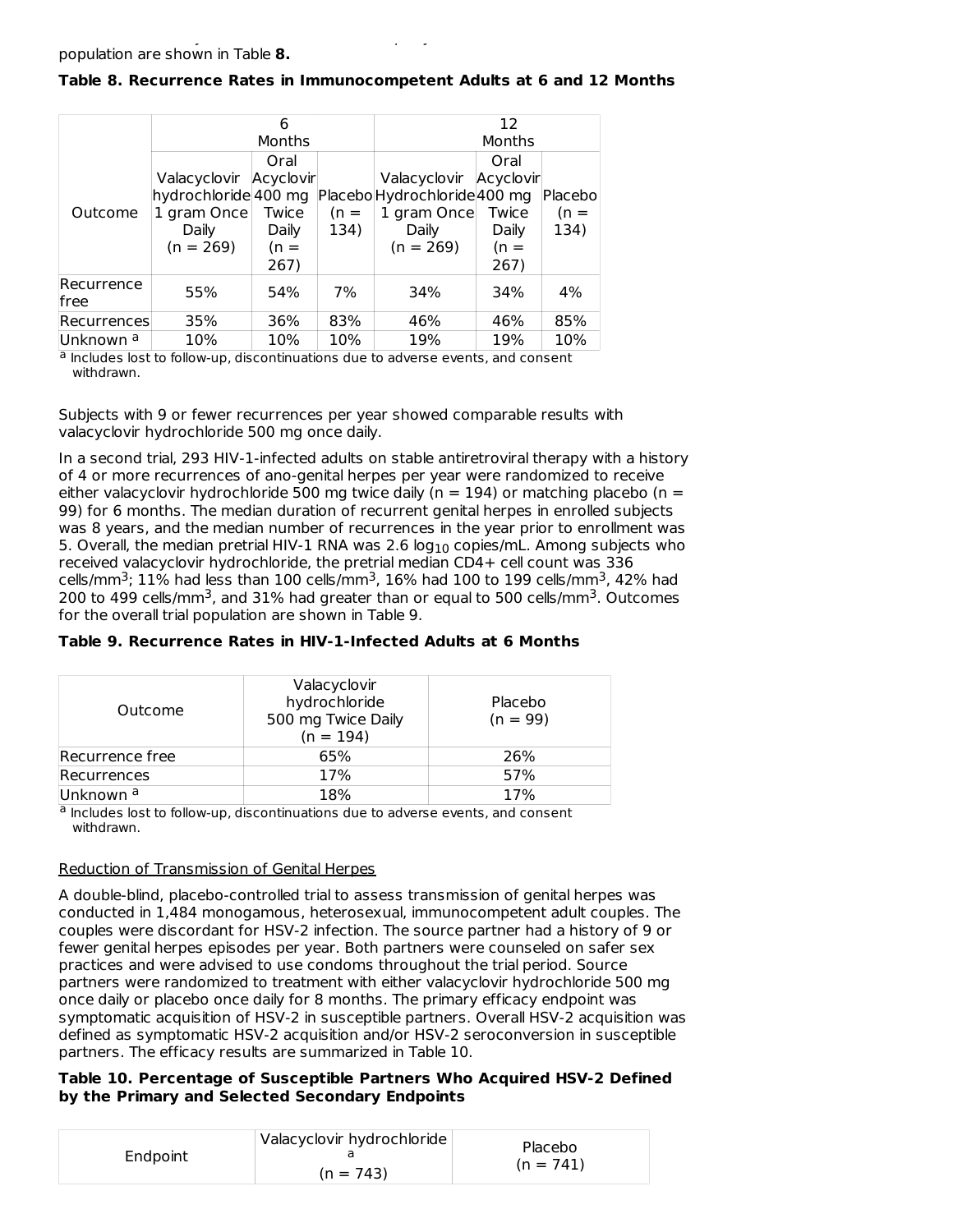| Symptomatic HSV-2<br>acquisition | 4 (0.5%)  | $16(2.2\%)$ |
|----------------------------------|-----------|-------------|
| HSV-2 seroconversion             | 12 (1.6%) | 24 (3.2%)   |
| Overall HSV-2 acquisition        | 14 (1.9%) | 27 (3.6%)   |
|                                  | .         | .           |

<sup>a</sup> Results show reductions in risk of 75% (symptomatic HSV-2 acquisition), 50% (HSV-2 seroconversion), and 48% (overall HSV-2 acquisition) with valacyclovir hydrochloride versus placebo. Individual results may vary based on consistency of safer sex practices.

# **14.3 Herpes Zoster**

Two randomized double-blind clinical trials in immunocompetent adults with localized herpes zoster were conducted. Valacyclovir hydrochloride was compared with placebo in subjects aged less than 50 years, and with oral acyclovir in subjects aged greater than 50 years. All subjects were treated within 72 hours of appearance of zoster rash. In subjects aged less than 50 years, the median time to cessation of new lesion formation was 2 days for those treated with valacyclovir hydrochloride compared with 3 days for those treated with placebo. In subjects aged greater than 50 years, the median time to cessation of new lesions was 3 days in subjects treated with either valacyclovir hydrochloride or oral acyclovir. In subjects aged less than 50 years, no difference was found with respect to the duration of pain after healing (post-herpetic neuralgia) between the recipients of valacyclovir hydrochloride and placebo. In subjects aged greater than 50 years, among the 83% who reported pain after healing (post-herpetic neuralgia), the median duration of pain after healing (95% confidence interval) in days was: 40 (31, 51), 43 (36, 55), and 59 (41, 77) for 7-day valacyclovir hydrochloride, 14 day valacyclovir hydrochloride, and 7-day oral acyclovir, respectively.

# **14.4 Chickenpox**

The use of valacyclovir hydrochloride for treatment of chickenpox in pediatric subjects aged 2 to less than 18 years is based on single-dose pharmacokinetic and multiple-dose safety data from an open-label trial with valacyclovir and supported by safety and extrapolated efficacy data from 3 randomized, double-blind, placebo-controlled trials evaluating oral acyclovir in pediatric subjects.

The single-dose pharmacokinetic and multiple-dose safety trial enrolled 27 pediatric subjects aged 1 to less than 12 years of with clinically suspected VZV infection. Each subject was dosed with valacyclovir oral suspension, 20 mg/kg 3 times daily for 5 days. Acyclovir systemic exposures in pediatric subjects following valacyclovir oral suspension were compared with historical acyclovir systemic exposures in immunocompetent adults receiving the solid oral dosage form of valacyclovir or acyclovir for the treatment of herpes zoster. The mean projected daily acyclovir exposures in pediatric subjects across all age-groups (1 to less than 12 years) were lower (C<sub>max</sub>: ↓13%, AUC: ↓30%) than the mean daily historical exposures in adults receiving valacyclovir 1 gram 3 times daily, but were higher (daily AUC: ↑50%) than the mean daily historical exposures in adults receiving acyclovir 800 mg 5 times daily. The projected daily exposures in pediatric subjects were greater (daily AUC approximately 100% greater) than the exposures seen in immunocompetent pediatric subjects receiving acyclovir 20 mg/kg 4 times daily for the treatment of chickenpox. Based on the pharmacokinetic and safety data from this trial and the safety and extrapolated efficacy data from the acyclovir trials, oral valacyclovir 20 mg/kg 3 times a day for 5 days (not to exceed 1 gram 3 times daily) is recommended for the treatment of chickenpox in pediatric patients aged 2 to less than 18 years. Because the efficacy and safety of acyclovir for the treatment of chickenpox in children aged less than 2 years have not been established, efficacy data cannot be extrapolated to support valacyclovir treatment in children aged less than 2 years with chickenpox. Valacyclovir is also not recommended for the treatment of herpes zoster in children because safety data up to 7 days' duration are not available [see Use in Specific Populations (8.4)].

# **16 HOW SUPPLIED/STORAGE AND HANDLING**

Valacyclovir tablets, USP (blue, film-coated, capsule-shaped, biconvex tablets) containing valacyclovir hydrochloride equivalent to 500 mg valacyclovir and debossed with "CIPLA" on one side and "153" on the other side.

Bottle of 30 (NDC 69097-153-02). Bottle of 90 (NDC 69097-153-05).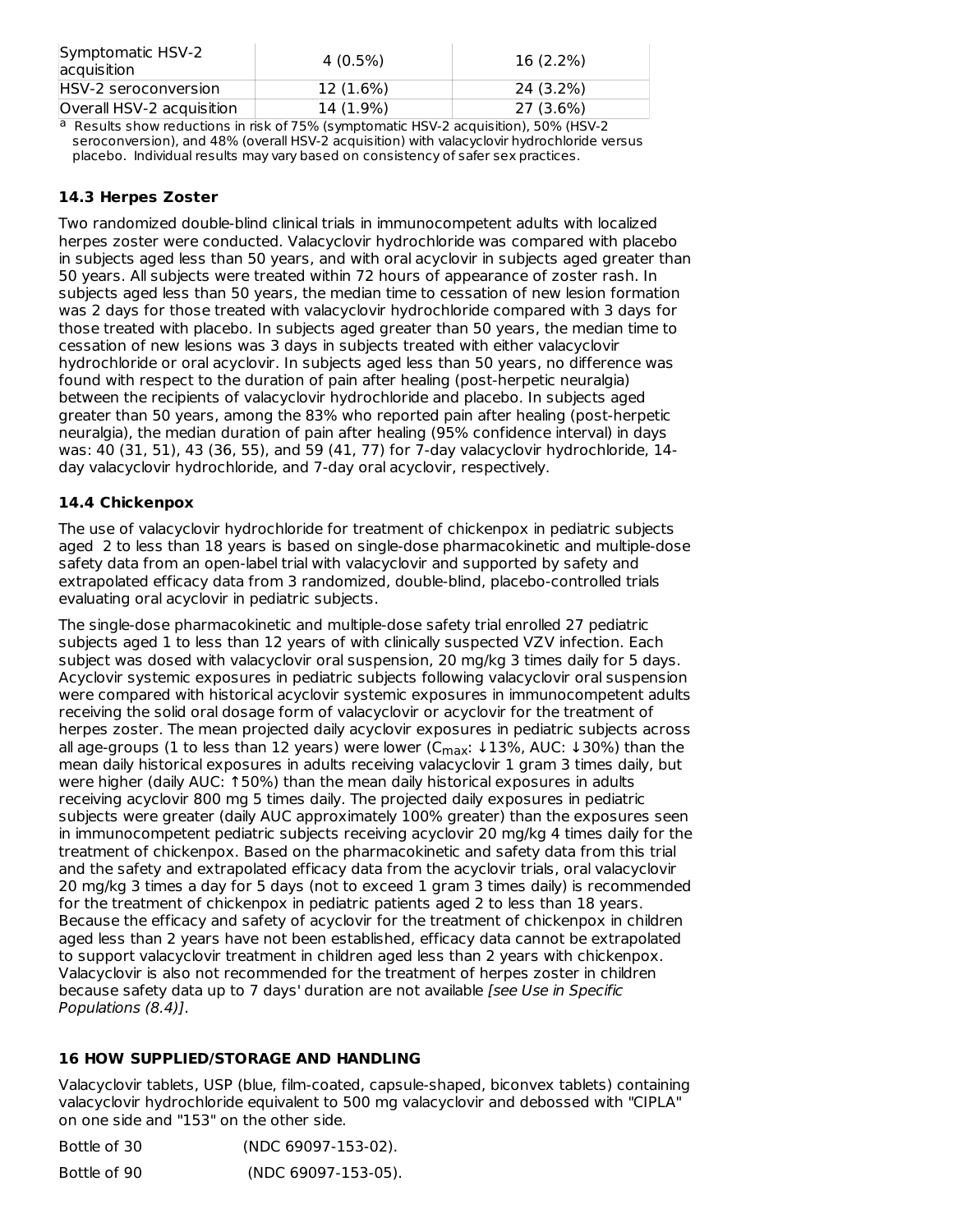Bottle of 500 (NDC 69097-153-12).

Valacyclovir tablets, USP (blue, film-coated, capsule-shaped, biconvex tablets), with a partial scorebar on both sides) containing valacyclovir hydrochloride equivalent to 1 gram valacyclovir and debossed with "CIPLA"on one side and "154" on the other side.

| Bottle of 30  | (NDC 69097-154-02). |
|---------------|---------------------|
| Bottle of 90  | (NDC 69097-154-05). |
| Bottle of 500 | (NDC 69097-154-12). |

#### **Storage:**

Store at 20°C to 25°C (68°F to 77°F). [See USP Controlled Room Temperature]. Dispense in a well-closed container as defined in the USP.

### **17 PATIENT COUNSELING INFORMATION**

Advise the patient to read the FDA-approved patient labeling (Patient Information).

#### Importance of Adequate Hydration

Patients should be advised to maintain adequate hydration.

#### Missed Dose

Instruct patients that if they miss a dose of valacyclovir tablets, to take it as soon as they remember. Advise patients not to double their next dose or take more than the prescribed dose.

#### Cold Sores (Herpes Labialis)

Patients should be advised to initiate treatment at the earliest symptom of a cold sore (e.g., tingling, itching, or burning). There are no data on the effectiveness of treatment initiated after the development of clinical signs of a cold sore (e.g., papule, vesicle, or ulcer). Patients should be instructed that treatment for cold sores should not exceed 1 day (2 doses) and that their doses should be taken about 12 hours apart. Patients should be informed that valacyclovir hydrochloride is not a cure for cold sores.

#### Genital Herpes

Patients should be informed that valacyclovir hydrochloride is not a cure for genital herpes. Because genital herpes is a sexually transmitted disease, patients should avoid contact with lesions or intercourse when lesions and/or symptoms are present to avoid infecting partners. Genital herpes is frequently transmitted in the absence of symptoms through asymptomatic viral shedding. Therefore, patients should be counseled to use safer sex practices in combination with suppressive therapy with valacyclovir hydrochloride. Sex partners of infected persons should be advised that they might be infected even if they have no symptoms. Type-specific serologic testing of asymptomatic partners of persons with genital herpes can determine whether risk for HSV-2 acquisition exists.

Valacyclovir hydrochloride has not been shown to reduce transmission of sexually transmitted infections other than HSV-2.

If medical management of a genital herpes recurrence is indicated, patients should be advised to initiate therapy at the first sign or symptom of an episode.

There are no data on the effectiveness of treatment initiated more than 72 hours after the onset of signs and symptoms of a first episode of genital herpes or more than 24 hours after the onset of signs and symptoms of a recurrent episode.

There are no data on the safety or effectiveness of chronic suppressive therapy of more than 1 year's duration in otherwise healthy patients. There are no data on the safety or effectiveness of chronic suppressive therapy of more than 6 months' duration in HIVinfected patients.

#### Herpes Zoster

There are no data on treatment initiated more than 72 hours after onset of the zoster rash. Patients should be advised to initiate treatment as soon as possible after a diagnosis of herpes zoster.

#### **Chickenpox**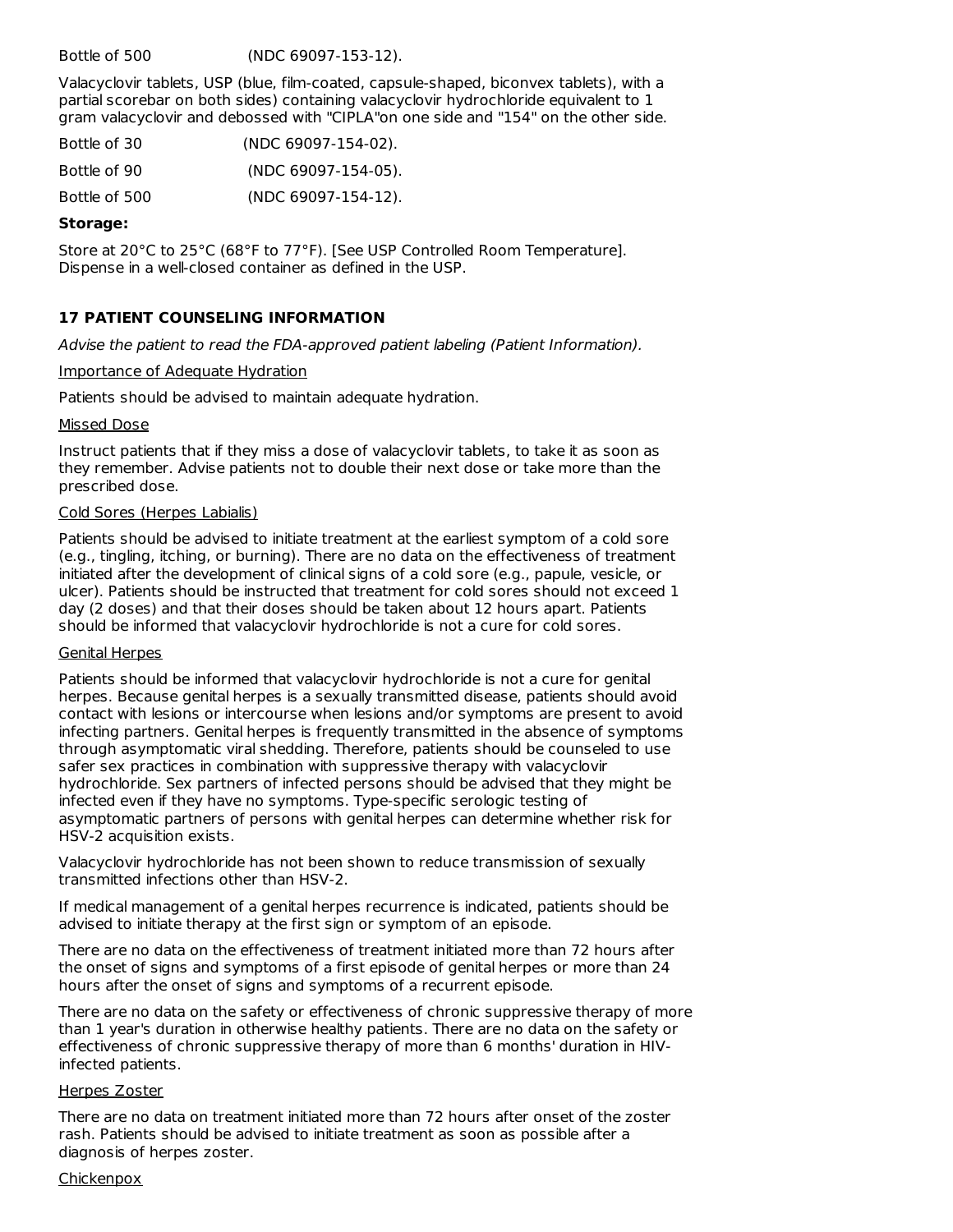Patients should be advised to initiate treatment at the earliest sign or symptom of chickenpox.

### **Manufactured by**

Cipla Limited

Verna Goa, INDIA

### **Manufactured for:**

Cipla USA, Inc.

10 Independence Boulevard,

Suite 300, Warren, NJ 07059

Revised: 06/2021

PHARMACIST-DETACH HERE AND GIVE INSTRUCTIONS TO PATIENT

------------------------------------------------------------------------------------

# **PATIENT INFORMATION**

# **VALACYCLOVIR (val'' ay sye' kloe vir) TABLETS**

### **What is valacyclovir tablets?**

### **Valacyclovir tablets is a prescription medicine used in adults**

- to treat cold sores (herpes labialis)
- to treat or control genital herpes outbreaks in adults with normal immune systems
- to treat or control genital herpes outbreaks in adults with human immunodeficiency virus-1 (HIV-1).
- with safer sex practices to lower the chances of spreading genital herpes to others, in adults with normal immune systems. Even with safer sex practices, it is still possible to spread genital herpes.
- **Do not have sexual contact with your partner when you have any**  $\bullet$ **symptom or outbreak of genital herpes.**
- Use a condom made of latex or polyurethane whenever you have sexual contact.
- Ask your healthcare provider for more information about safer sex practices.
- to treat shingles (herpes zoster) in adults with normal immune systems.

# **Valacyclovir tablets is used in children to treat**:

- cold sores in children 12 years of age and older
- chickenpox in children with normal immune systems 2 years of age to less than 18 years of age.

**Valacyclovir tablets does not cure** cold sores, chickenpox, shingles, or genital herpes.

- It is not known if valacyclovir tablets are safe and effective in people with weakened immune systems, other than for control of outbreaks of genital herpes in people with HIV-1.
- It is not known if valacyclovir tablets are safe and effective in people 18 years of age and older with chickenpox.
- It is not known if valacyclovir tablets are safe and effective in children:
- less than 12 years of age with cold sores
- less than 2 years of age with chickenpox
- less than 18 years of age with genital herpes or shingles

**Do not take Valacyclovir tablets** if you are allergic to valacyclovir, acyclovir, or any of the ingredients in valacyclovir tablets. See the end of this leaflet for a complete list of ingredients in valacyclovir tablets.

#### **Before you take valacyclovir tablets, tell your healthcare provider about all of your medical conditions, including if you:**

- have had a bone marrow transplant or kidney transplant, or if you have advanced HIV-1 infection or acquired immune deficiency syndrome (AIDS).
- have kidney problems, including if you receive dialysis.
- are pregnant or plan to become pregnant. It is not known if valacyclovir tablets will harm your unborn baby. You and your healthcare provider will decide if you will take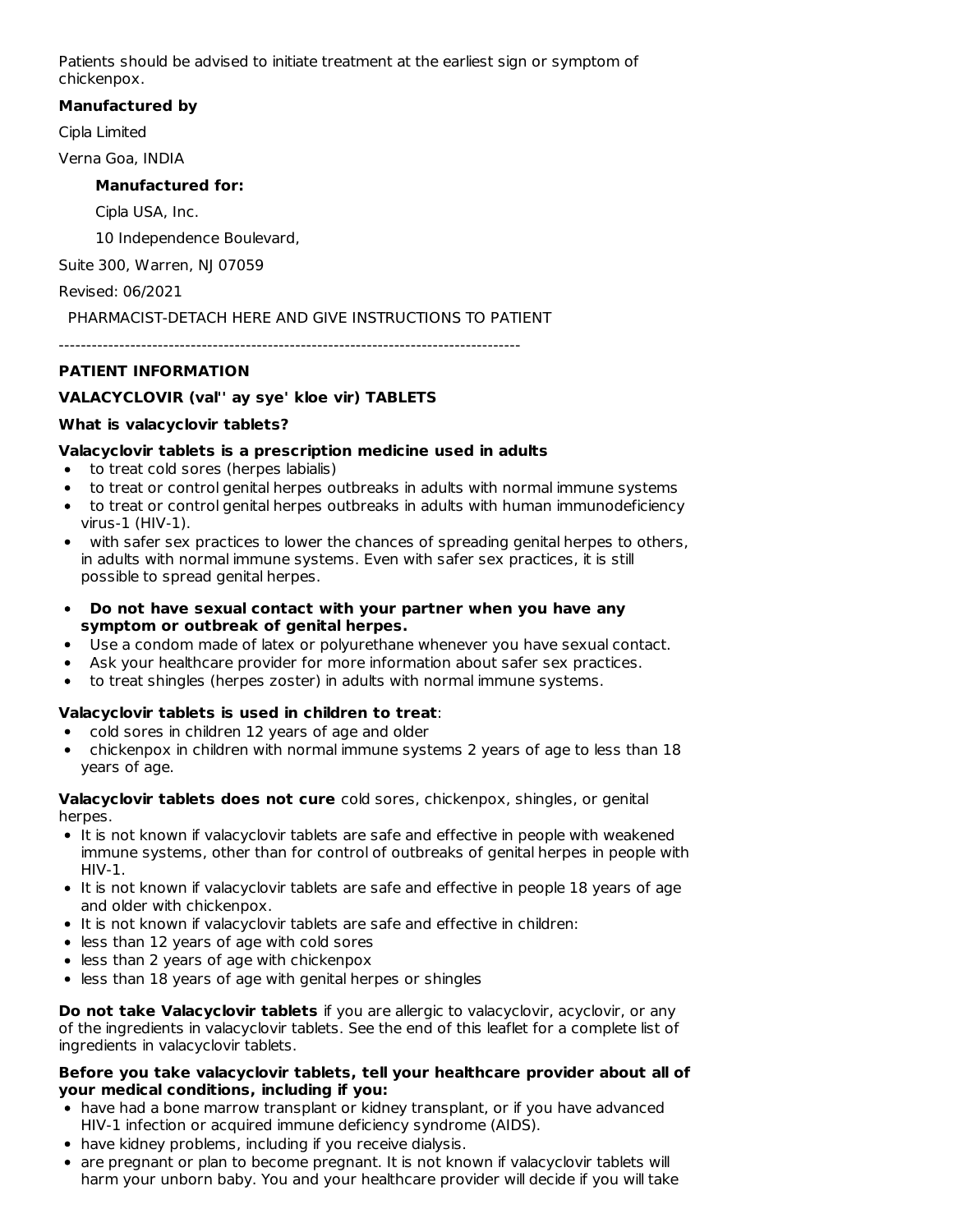valacyclovir tablets if you are pregnant.

• are breastfeeding or plan to breastfeed. Valacyclovir tablets may pass into your breastmilk. Talk with your healthcare provider about the best way to feed your child if you take valacyclovir tablets.

**Tell your healthcare provider about all the medicines you take,** including prescription and over-the-counter medicines, vitamins, and herbal supplements

# **How should I take valacyclovir tablets?**

- Take valacyclovir tablets exactly as your healthcare provider tells you to take it.  $\bullet$
- Your dose of valacyclovir tablets and length of treatment will depend on the type of infection that you have and any other medical problems that you have.
- Do not stop valacyclovir tablets or change your treatment without talking to your healthcare provider.
- Take valacyclovir tablets with or without food.
- Tell your healthcare provider if your child cannot swallow valacyclovir tablets. Your healthcare provider can prescribe valacyclovir tablets as an oral suspension for your child.
- If you are taking valacyclovir tablets to treat outbreaks of cold sores, chickenpox, shingles, or genital herpes, take valacyclovir tablets as soon as you have the first symptoms of infection such as tingling, itching, or burning, or when the sore appears.
- It is important for you to stay well hydrated during treatment with valacyclovir tablets. Be sure to drink plenty of fluids during this time.
- If you miss a dose of valacyclovir tablets, take it as soon as you remember. If it is almost time for your next dose, do not take the missed dose. Take the next dose at your regular time. Do not take 2 doses at the same time or take more valacyclovir tablets than prescribed.
- Do not take too much valacyclovir tablets, call your healthcare provider or go to the nearest hospital emergency room right away.

# **What are the possible side effects of valacyclovir tablets?**

# **Valacyclovir tablets can cause serious side effects including:**

- **Thrombotic Thrombocytopenic Purpura (TTP) and Hemolytic Uremic Syndrome (HUS).** TTP and HUS have happened in people with weakened immune systems taking valacyclovir tablets and have led to death. TTP and HUS are disorders that can cause small blood clots to form throughout the body and decrease blood flow to body organs such as the brain, heart, and kidneys. Your healthcare provider will stop treatment with valacyclovir tablets if you have signs or symptoms of TTP and HUS.
- **kidney failure.**
- **nervous system problems.** Tell your healthcare provider right away if you get any of these signs or symptoms of nervous system problems during treatment with valacyclovir tablets**:**
- $\bullet$ aggressive behavior
- $\bullet$ unsteady movement
- $\bullet$ shaky movements
- confusion  $\bullet$
- speech problems  $\bullet$
- hallucinations (seeing or hearing things that are really not there)  $\bullet$
- seizures
- $\bullet$ coma

Elderly people are more likely to get certain side effects. Talk to your healthcare provider if this is a concern for you.

The most common side effects of valacyclovir tablets in adults include:

- $\bullet$ headache
- nausea
- stomach (abdominal) pain

### **The most common side effect of valacyclovir tablets in children less than 18 years of age is headache.**

**These are not all the possible side effects of valacyclovir tablets.**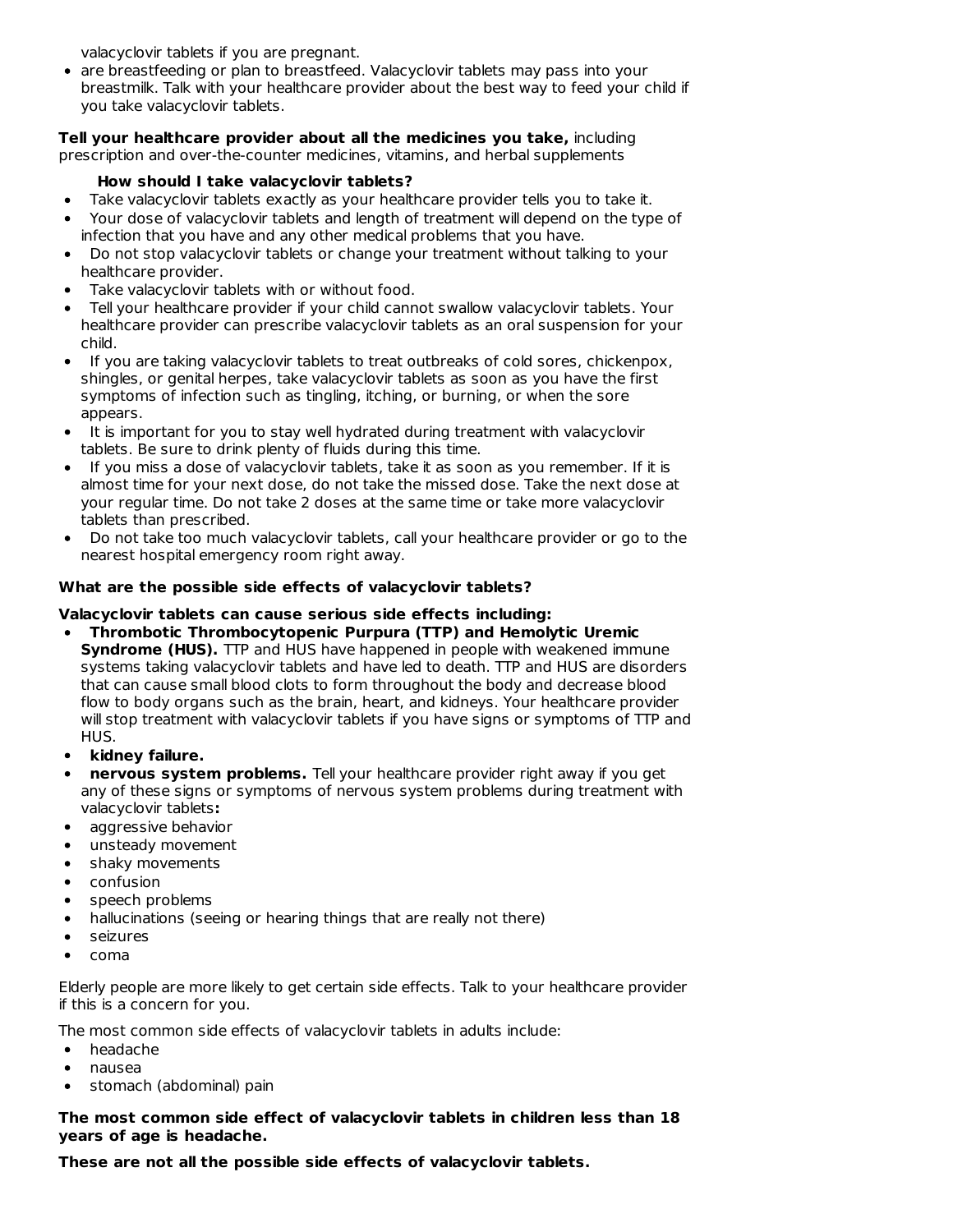### **Call your doctor for medical advice about side effects. You may report side effects to FDA at 1-800-FDA-1088.**

### **How should I store valacyclovir tablets?**

- Store valacyclovir tablets at room temperature,  $68^{\circ}$ F to  $77^{\circ}$ F (20 $^{\circ}$  to 25 $^{\circ}$ C).
- Store valacyclovir tablets suspension between 2°C to 8°C (36° to 46°F) in a  $\bullet$ refrigerator. Discard after 28 days.
- Shake Valacyclovir oral suspension bottle well before using.
- Keep valacyclovir tablets in a tightly closed container.
- Do not keep medicine that is out of date or that you no longer need.  $\bullet$

### **Keep valacyclovir tablets and all medicines out of the reach of children.**

### **General information about the safe and effective use of valacyclovir tablets**

Medicines are sometimes prescribed for purposes other than those listed in Patient Information leaflets. Do not use valacyclovir tablets for a condition for which it was not prescribed. Do not give valacyclovir tablets to other people, even if they have the same symptoms that you have. It may harm them. You can ask your healthcare provider or pharmacist for information about valacyclovir tablets that is written for health professionals.

### **What are the ingredients in valacyclovir tablets, USP?**

**Active Ingredient:** valacyclovir hydrochloride

**Inactive Ingredients** croscarmellose sodium, FD&C Blue #2, hydrogenated castor oil, hypromellose, polyethylene glycol, polysorbate 80, starch (corn), and titanium dioxide.

### **Manufactured by**

Cipla Limited

Verna Goa, INDIA

### **Manufactured for**:

Cipla USA, Inc.

10 Independence Boulevard,

Suite 300, Warren, NJ 07059

Revised: 06/2021

# **Principal Display Panel- Label**

NDC 69097-153-02 **R**x ONLY

**Valacyclovir**

**Tablets, USP**

**500 mg**

**PHARMACIST:**

Dispense the Patient Information

Leaflet with the drug product

**30 Tablets**

**Cipla**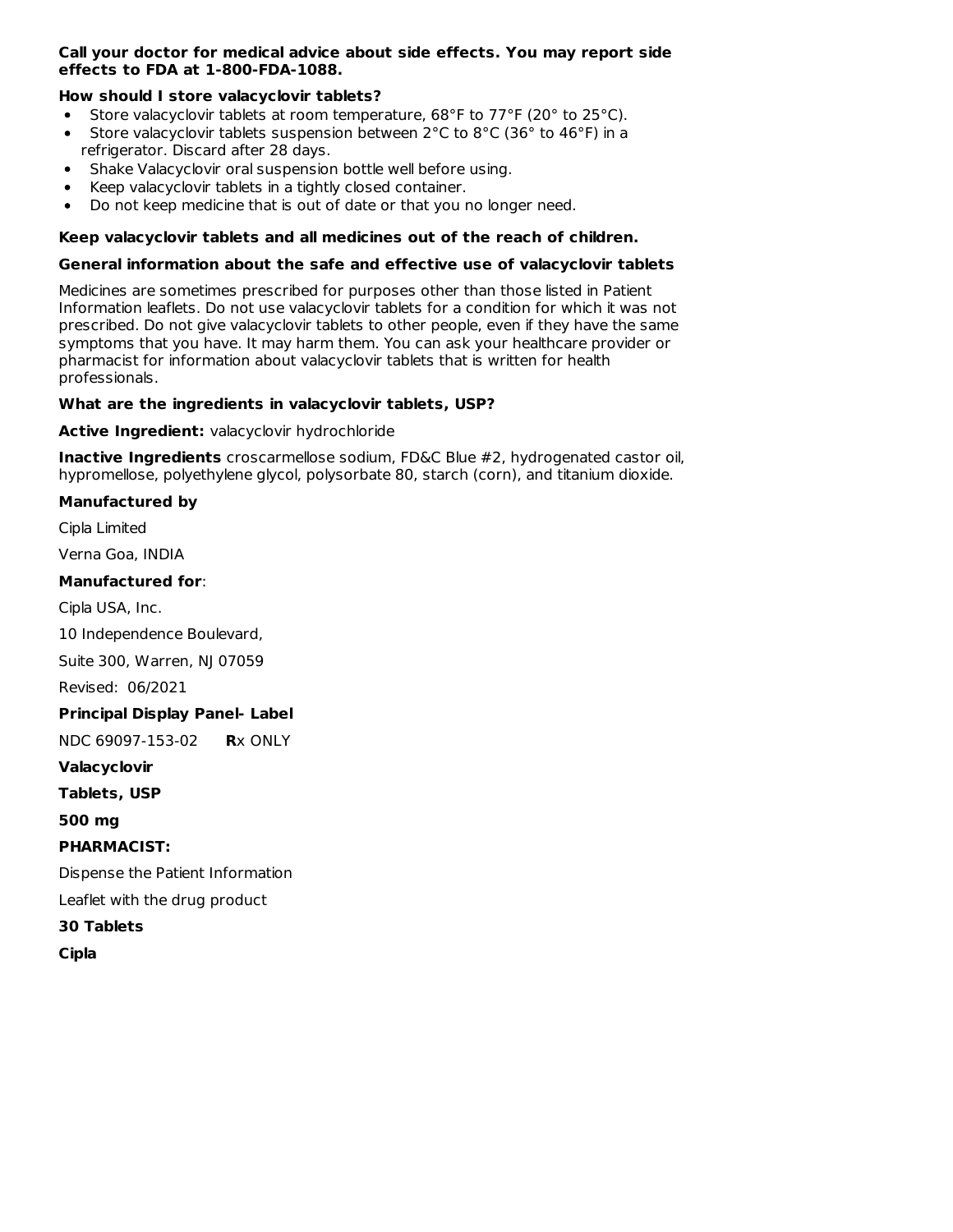

Area for Batch overprinting (Serial No., Expiry & Lot will be overprinted during commercial packing)

**cipla-500mg-30s**

# **Principal Display Panel- Label**

NDC 69097-154-02 **R**x ONLY

### **Valacyclovir**

**Tablets, USP**

### **1 gram**

# **PHARMACIST:**

Dispense the Patient Information

Leaflet with the drug product

# **30 Tablets**

#### **Cipla**

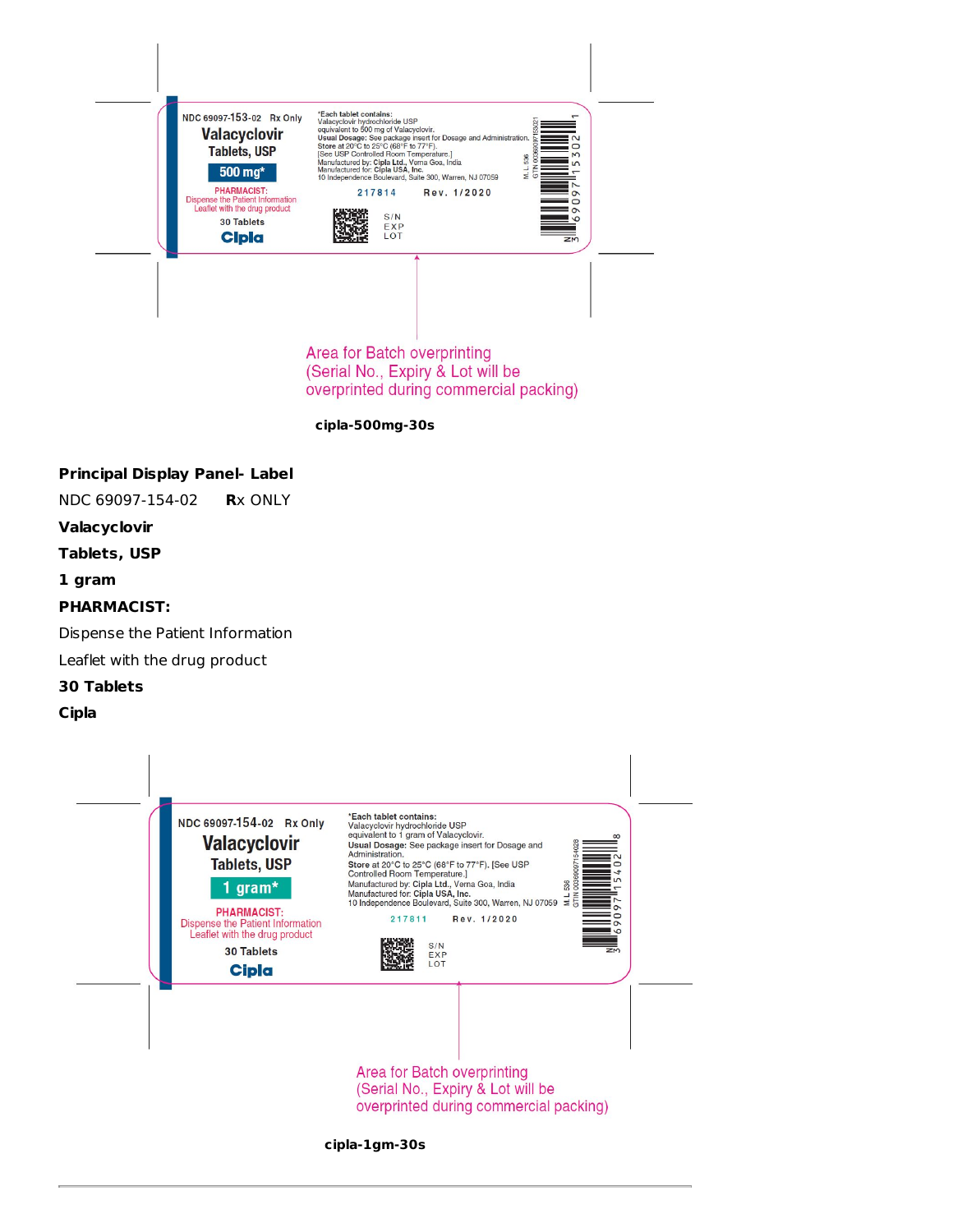| <b>VALACYCLOVIR HYDROCHLORIDE</b><br>valacyclovir hydrochloride tablet                       |            |                |                                |                                        |                                       |                             |                                     |                                     |
|----------------------------------------------------------------------------------------------|------------|----------------|--------------------------------|----------------------------------------|---------------------------------------|-----------------------------|-------------------------------------|-------------------------------------|
| <b>Product Information</b>                                                                   |            |                |                                |                                        |                                       |                             |                                     |                                     |
| <b>Product Type</b>                                                                          |            |                |                                | HUMAN PRESCRIPTION DRUG                | <b>Item Code (Source)</b>             |                             |                                     | NDC:69097-153                       |
| <b>Route of Administration</b>                                                               |            | ORAL           |                                |                                        |                                       |                             |                                     |                                     |
|                                                                                              |            |                |                                |                                        |                                       |                             |                                     |                                     |
| <b>Active Ingredient/Active Moiety</b>                                                       |            |                |                                |                                        |                                       |                             |                                     |                                     |
| <b>Ingredient Name</b>                                                                       |            |                |                                |                                        |                                       | <b>Basis of</b><br>Strength |                                     | <b>Strength</b>                     |
| VALACYCLOVIR HYDROCHLORIDE (UNII: G447S0T1VC) (ACYCLOVIR -<br>UNII: X4HES 1011F)             |            |                |                                |                                        |                                       | VALACYCLOVIR                |                                     | 500 mg                              |
|                                                                                              |            |                |                                |                                        |                                       |                             |                                     |                                     |
| <b>Inactive Ingredients</b>                                                                  |            |                | <b>Ingredient Name</b>         |                                        |                                       |                             |                                     | <b>Strength</b>                     |
| CROSCARMELLOSE SODIUM (UNII: M280L1HH48)                                                     |            |                |                                |                                        |                                       |                             |                                     |                                     |
| FD&C BLUE NO. 2 (UNII: L06K8R7DQK)                                                           |            |                |                                |                                        |                                       |                             |                                     |                                     |
| <b>HYDROGENATED CASTOR OIL (UNII: ZF94AP8MEY)</b>                                            |            |                |                                |                                        |                                       |                             |                                     |                                     |
| <b>HYPROMELLOSE 2910 (6 MPA.S) (UNII: 0WZ8WG20P6)</b>                                        |            |                |                                |                                        |                                       |                             |                                     |                                     |
| HYPROMELLOSE 2910 (3 MPA.S) (UNII: 0VUT3PMY82)<br>POLYETHYLENE GLYCOL 400 (UNII: B697894SGQ) |            |                |                                |                                        |                                       |                             |                                     |                                     |
| POLYSORBATE 80 (UNII: 60ZP39ZG8H)                                                            |            |                |                                |                                        |                                       |                             |                                     |                                     |
| <b>STARCH, CORN (UNII: O8232NY3SJ)</b>                                                       |            |                |                                |                                        |                                       |                             |                                     |                                     |
| TITANIUM DIOXIDE (UNII: 15FIX9V2JP)                                                          |            |                |                                |                                        |                                       |                             |                                     |                                     |
|                                                                                              |            |                |                                |                                        |                                       |                             |                                     |                                     |
| <b>Product Characteristics</b>                                                               |            |                |                                |                                        |                                       |                             |                                     |                                     |
| Color                                                                                        |            | <b>BLUE</b>    |                                | Score                                  |                                       |                             | no score                            |                                     |
| <b>Shape</b>                                                                                 |            | <b>CAPSULE</b> |                                | <b>Size</b>                            |                                       |                             | 17 <sub>mm</sub><br><b>CIPLA153</b> |                                     |
| Flavor<br><b>Contains</b>                                                                    |            |                |                                | <b>Imprint Code</b>                    |                                       |                             |                                     |                                     |
|                                                                                              |            |                |                                |                                        |                                       |                             |                                     |                                     |
| <b>Packaging</b>                                                                             |            |                |                                |                                        |                                       |                             |                                     |                                     |
| <b>Item Code</b><br>#                                                                        |            |                | <b>Package Description</b>     |                                        | <b>Marketing Start</b><br>Date        |                             |                                     | <b>Marketing End</b><br>Date        |
| NDC:69097-153- 30 in 1 BOTTLE; Type 0: Not a Combination<br>1<br>02                          | Product    |                |                                |                                        | 05/24/2010                            |                             |                                     |                                     |
| NDC:69097-153- 90 in 1 BOTTLE; Type 0: Not a Combination<br>2<br>05                          | Product    |                |                                |                                        | 05/24/2010                            |                             |                                     |                                     |
| NDC:69097-153- 500 in 1 BOTTLE; Type 0: Not a Combination<br>3<br>12                         | Product    |                |                                |                                        | 05/24/2010                            |                             |                                     |                                     |
|                                                                                              |            |                |                                |                                        |                                       |                             |                                     |                                     |
| <b>Marketing Information</b>                                                                 |            |                |                                |                                        |                                       |                             |                                     |                                     |
| Marketing<br>Category                                                                        |            |                | Citation                       | <b>Application Number or Monograph</b> | <b>Marketing Start</b><br><b>Date</b> |                             |                                     | <b>Marketing End</b><br><b>Date</b> |
| <b>ANDA</b>                                                                                  | ANDA077135 |                |                                |                                        | 05/24/2010                            |                             |                                     |                                     |
|                                                                                              |            |                |                                |                                        |                                       |                             |                                     |                                     |
|                                                                                              |            |                |                                |                                        |                                       |                             |                                     |                                     |
| <b>VALACYCLOVIR HYDROCHLORIDE</b>                                                            |            |                |                                |                                        |                                       |                             |                                     |                                     |
| valacyclovir hydrochloride tablet                                                            |            |                |                                |                                        |                                       |                             |                                     |                                     |
|                                                                                              |            |                |                                |                                        |                                       |                             |                                     |                                     |
| <b>Product Information</b>                                                                   |            |                |                                |                                        |                                       |                             |                                     |                                     |
| <b>Product Type</b>                                                                          |            |                | <b>HUMAN PRESCRIPTION DRUG</b> |                                        | <b>Item Code (Source)</b>             |                             |                                     | NDC:69097-154                       |
| <b>Route of Administration</b>                                                               |            | ORAL           |                                |                                        |                                       |                             |                                     |                                     |
|                                                                                              |            |                |                                |                                        |                                       |                             |                                     |                                     |
| <b>Active Ingredient/Active Moiety</b>                                                       |            |                |                                |                                        |                                       |                             |                                     |                                     |
|                                                                                              |            |                |                                |                                        |                                       |                             |                                     |                                     |